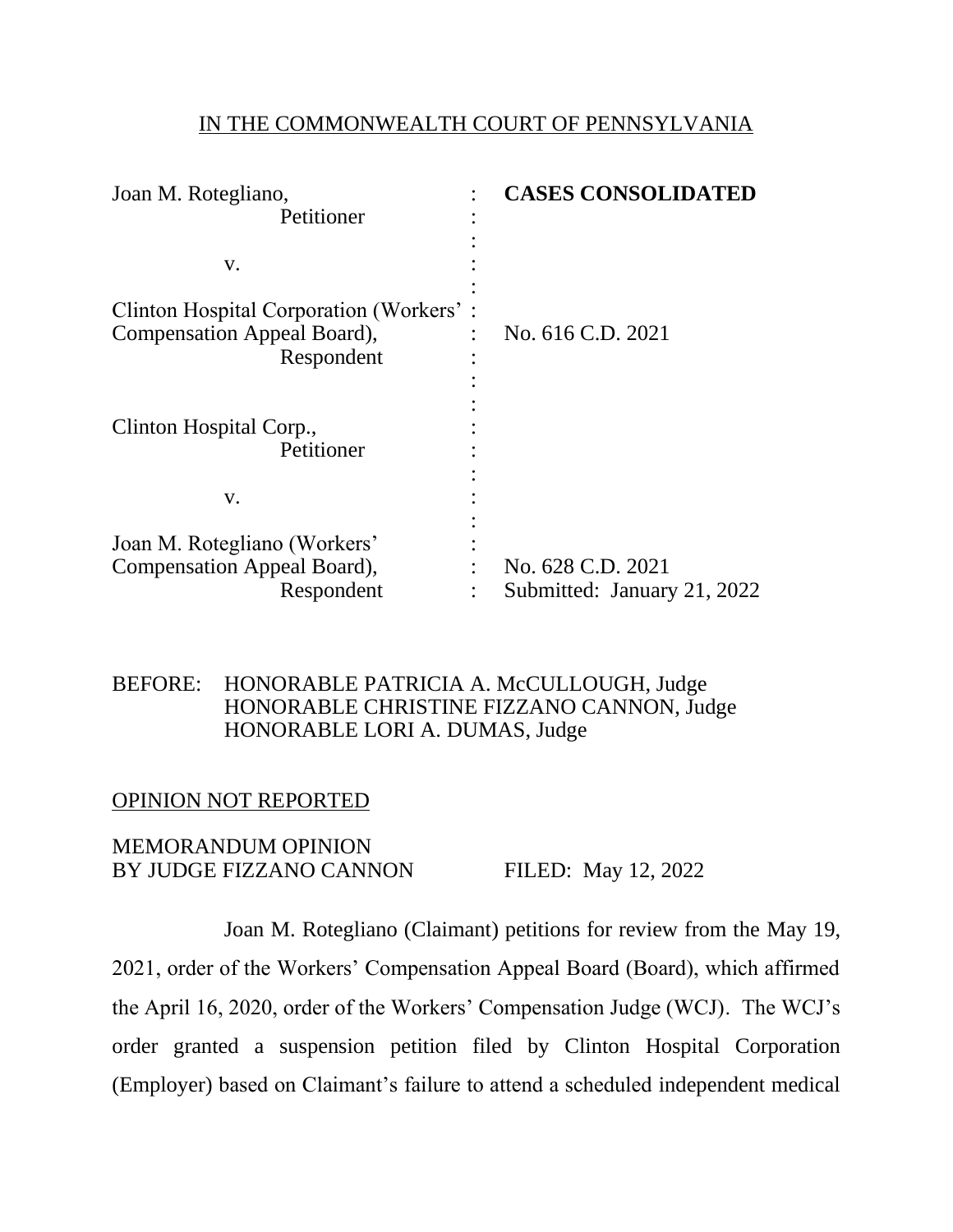examination (IME); granted Employer's utilization review (UR) petition concerning Dr. Michael Greenberg's prescription to Claimant of opioid pain medication; and ordered that Claimant undergo periodic testing to determine whether she resumes using opioid pain medication from a source other than Dr. Greenberg. Employer cross-petitions for review from the Board's denial of Employer's motion to quash Claimant's appeal to the Board from the WCJ's order. Upon review, we affirm.

#### **I. Factual & Procedural Background**

On April 12, 1993, Claimant sustained a work-related injury. WCJ Op., 4/16/20, at 6; Reproduced Record (R.R.) "A." Via a Notice of Compensation Payable, Employer accepted the injury, described as Herniated Nucleus Pulposus (HNP) at C5-6, and began paying wage loss and medical benefits, including payment for cervical surgery several weeks after the incident. *Id*. In February 2015, the current WCJ issued a decision expanding the description of Claimant's injury to include aggravation or acceleration of degenerative changes at C4-5 and C6-7, nerve root encroachment and spinal cord compression at C4-5, and mildly increased narrowing at C5-6. *Id*. at 7. That decision also upheld a UR report finding Claimant's prescriptions by Dr. Greenberg for opioids, including multiple daily doses of Percocet, Hydrocodone liquid, and Valium, to be reasonable and necessary. *Id*.

On August 4, 2017, the WCJ issued a decision and order granting Employer's petition for physical examination and ordering Claimant to undergo an IME with Dr. William Beutler, M.D. (Dr. Beutler) on August 10, 2017, at an address in Harrisburg. WCJ Op. at 8. On August 11, 2017, Employer filed a suspension petition based on Claimant's failure to attend the scheduled IME. *Id*. at 5. Relevant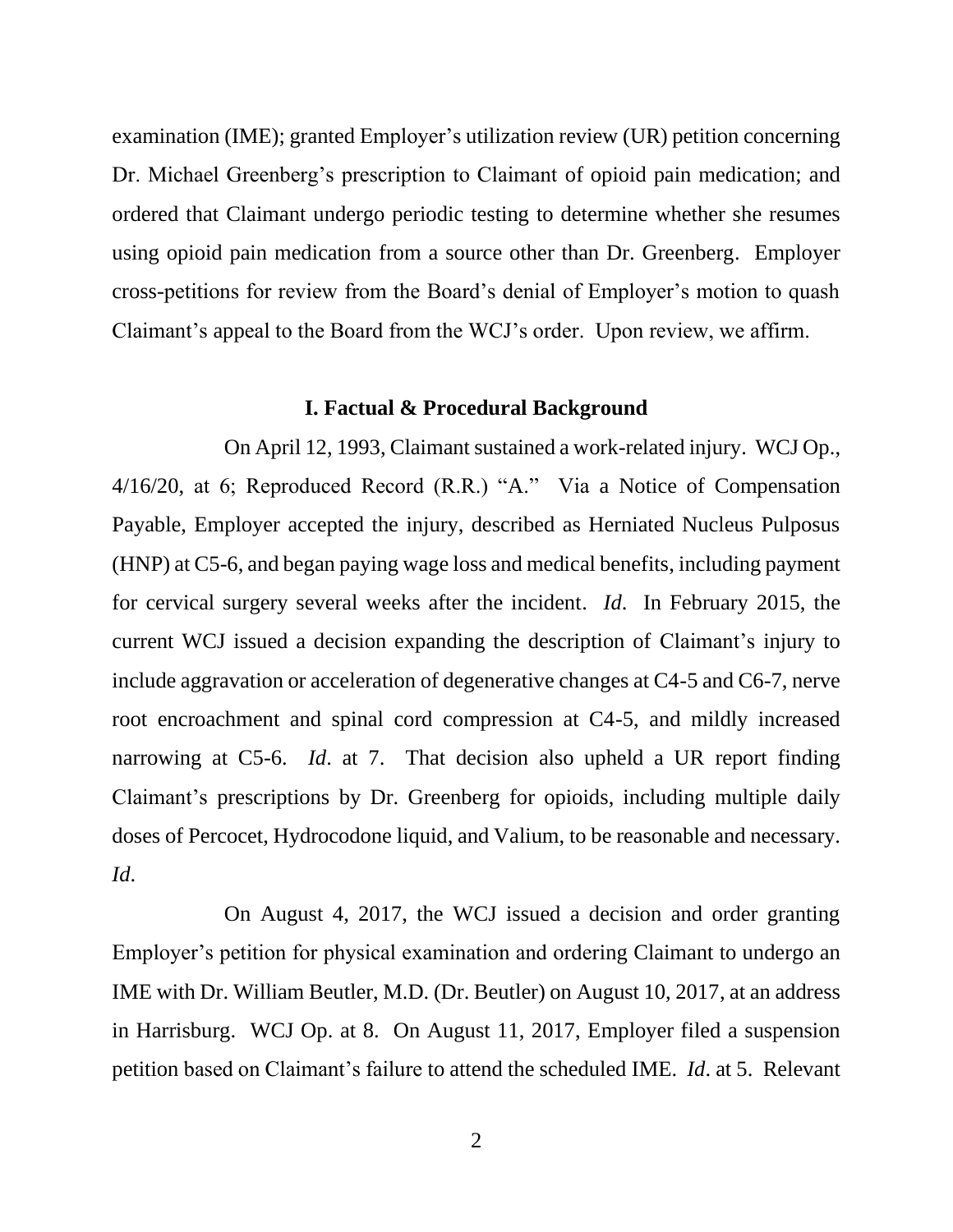to this appeal, the following petitions were also before the WCJ in this litigation: UR petitions filed by both sides in August 2017 concerning Claimant's treatment with Dr. Greenberg, her longtime treating doctor for these injuries; Employer's April 2018 suspension petition asserting refusal of reasonable treatment (in-patient treatment for opioid dependency); and Employer's April 2018 petition to review medical treatment (in-patient rehabilitation for opioid dependency).<sup>1</sup> *Id*. at 5-6.

Claimant testified twice before the WCJ. WCJ Op. at 11-16. Claimant also submitted affidavits from herself and her caregiver-driver, stating that they did not have the correct address for the IME and had to try two different addresses before finding the correct location, but arriving too late because Dr. Beutler had left for the day. *Id*. at 33. Employer submitted the deposition testimony of Dr. Beutler, who was able to conduct an IME of Claimant in November 2017, and Dr. Michael R. Clark (Dr. Clark), who conducted a medical records review of Claimant's medical treatment, specifically Dr. Greenberg's continuing prescriptions for opioid pain medication. *Id*. at 16-32. Employer also presented the UR reviewer's report finding Dr. Greenberg's medical treatment partially reasonable and necessary, and surveillance video taken of Claimant. *Id*. at 8-10.

The WCJ issued his opinion on April 16, 2020. The WCJ granted Employer's suspension petition upon concluding that Claimant had the correct address for the IME, and therefore her failure to attend was due to her own fault. WCJ Op. at 36. The WCJ granted Employer's UR petition concerning Dr. Greenberg's medical care and denied Claimant's UR petition also concerning Dr. Greenberg's care upon determining that Dr. Greenberg's treatment of Claimant was not reasonable and necessary, particularly as to the Hydrocodone liquid, Percocet,

<sup>&</sup>lt;sup>1</sup> The WCJ's decision addressed and resolved additional petitions and issues that have not been raised in this appeal by either side.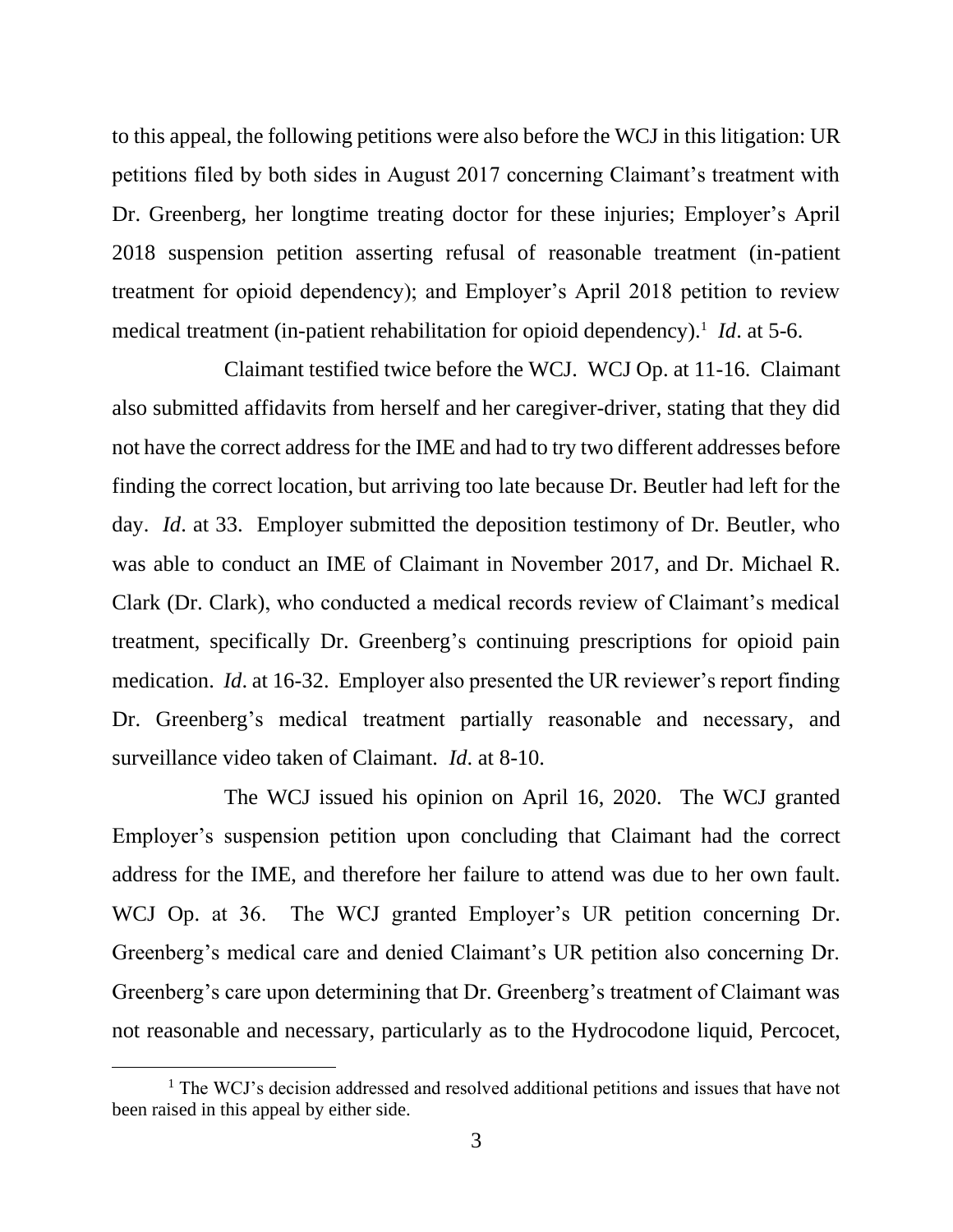Valium, and office visits every twenty days for prescription refills and injections. *Id*. at 33-34 & 36. Finally, the WCJ *sua sponte* ordered Claimant to undergo drug testing for opioids every sixty days. *Id*. at 37. If a test returns a positive result, Employer may ask that Claimant enroll in an in-patient rehabilitation program run by Johns Hopkins, at Employer's expense, and if Claimant refuses, Employer may seek immediate suspension of her benefits. *Id*. at 38.

The Board denied Employer's motion to quash, which asserted that Claimant's appeal waived all issues for lack of specificity in the notice of appeal, but affirmed the WCJ's opinion in full. The Board concluded that Claimant's presentation was deficient, but the record was sufficient to allow it to conduct review limited to whether the WCJ's determinations were supported by substantial evidence of record. Board Op., 5/19/21, at 1 & 6-7; R.R. "A." Claimant appeals to this Court, challenging the lower tribunals' merits determinations, and Employer appeals the Board's denial of its motion to quash.<sup>2</sup>

#### **II. Discussion**

#### **A. Board's Denial of Employer's Motion to Quash**

Section 111.11 of the regulations related to the Pennsylvania Workers' Compensation Act  $(Act)^3$  states that an appeal of a WCJ's determination to the Board shall be filed on a form provided by the Board and that

 $2$  On appeal, this Court's scope of review is limited to determining whether constitutional rights were violated, whether an error of law was committed and whether necessary findings of fact were supported by substantial evidence. *Morocho v. Workers' Comp. Appeal Bd. (Home Equity Renovations, Inc.)*, 167 A.3d 855, 858 n.4 (Pa. Cmwlth. 2017). On questions of law, our scope of review is plenary, and our standard of review is *de novo*. *Edwards v. Workers' Comp. Appeal Bd. (Epicure Home Care, Inc.)*, 134 A.3d 1156, 1161 (Pa. Cmwlth. 2016).

<sup>3</sup> Act of June 2, 1915, P.L. 736, *as amended*, 77 P.S. §§ 1-1041.4, 2501-2710.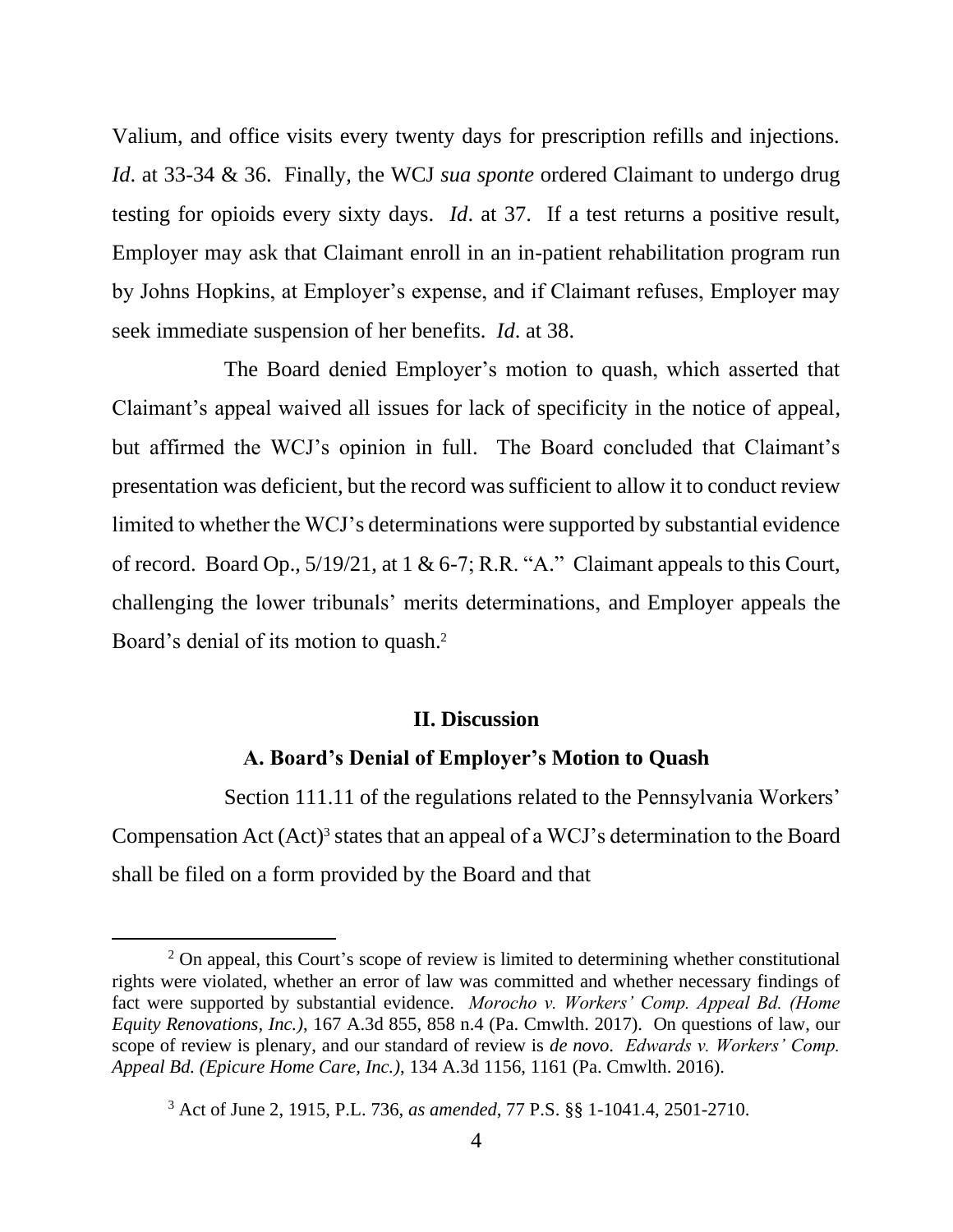[a]ll forms must contain the following information: . . . A statement of the particular grounds upon which the appeal is based, including reference to the specific findings of fact which are challenged and the errors of the law which are alleged. General allegations which do not specifically bring to the attention of the Board the issues decided are insufficient.

34 Pa. Code § 111.11(a)(2).

In *Jonathan Sheppard Stables v. Workers' Compensation Appeal Board (Wyatt)*, 739 A.2d 1084 (Pa. Cmwlth. 1999), the employer's appeal used the Board's standard form and language and enumerated the findings of fact in the WCJ's decision being appealed and stated that they were not supported by substantial evidence. *Id*. at 1088. The appeal also enumerated conclusions of law in the WCJ's decision ("2-10"), after using the standard language on the appeal form: "I hereby appeal from the decision of [the WCJ] and specify the following errors of law committed by the said [WCJ], *and the reasons why the decision does not conform to the provisions of the [Act]*." *Id*. (emphasis added). Notably, while the employer enumerated the conclusions it sought to challenge, it did not take the further step of specifying the reasons why the decision violated the Act. *Id*.

Despite having failed to specify to the Board its legal reasons in its appeal documentation, the employer in *Jonathan Sheppard Stables* briefed and argued several particularly alleged legal errors by the WCJ, including whether the claimant was in the course and scope of employment when injured and whether the WCJ correctly awarded disfigurement benefits. *Id*. It is not clear whether the Board addressed the employer's legal issues. *Id*. at 1087. When the employer subsequently appealed to this Court, however, we found employer's legal issues waived for purposes of appeal: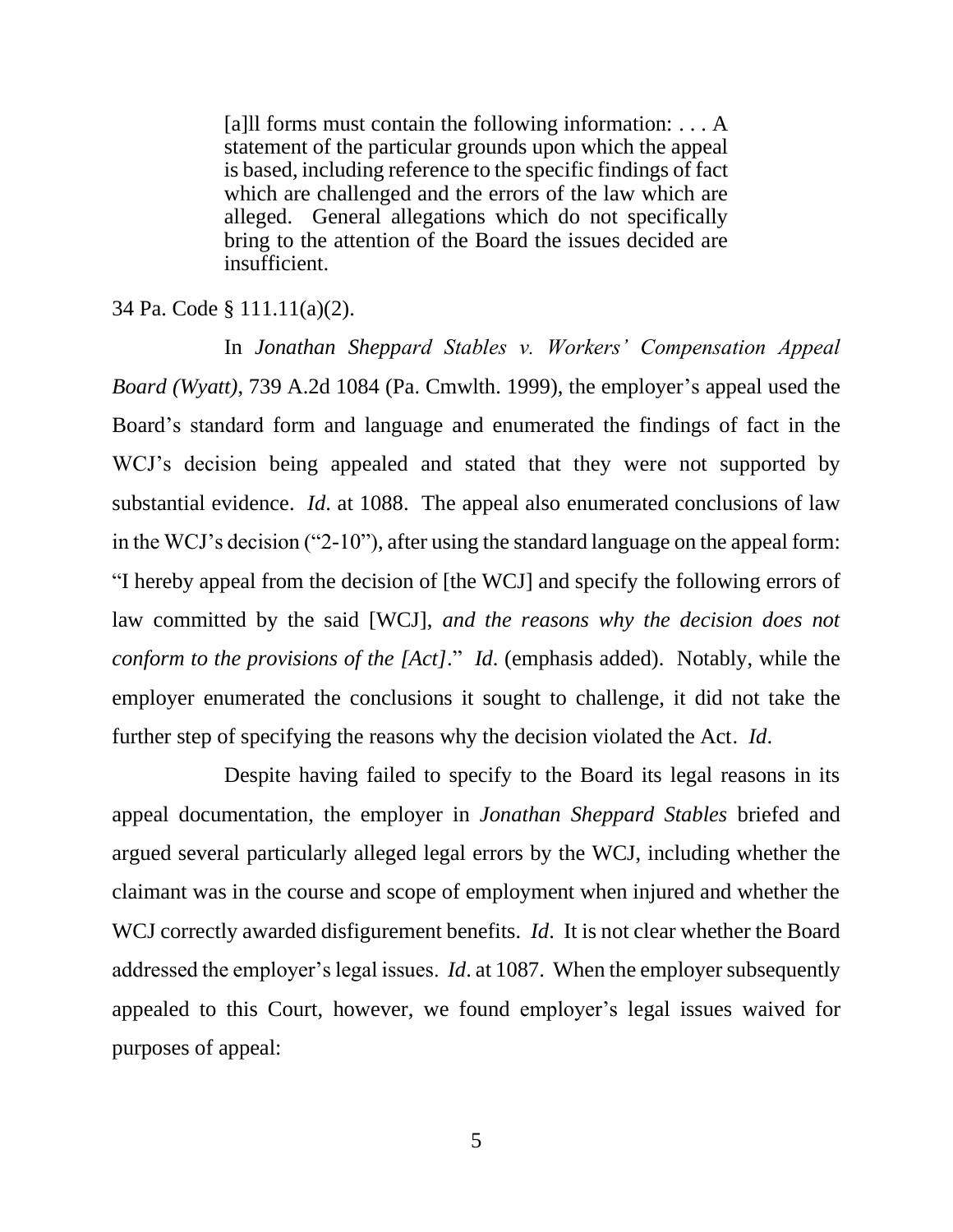Employer utterly failed to raise any of the foregoing claims of error with any degree of specificity in its appeal to the Board. . . . [I]n specifying the errors of law committed by the WCJ and the reasons why his decision does not conform to the provisions of the Act, Employer merely stated "2-10" on the appeal form to the Board. It is unclear as to what "2-10" is meant to convey as a basis for the appeal to the Board, and such a cryptic assertion clearly does not specify the errors of law committed by the WCJ or why his decision does not conform to the provisions of the Act.

*Id*. at 1089 & n.5. We did not, however, find the employer had waived its assertions that the WCJ's factual determinations were not supported by substantial evidence, and we affirmed on those grounds. *Id*. at 1089-91.

Likewise, in *Matticks v. Workers' Compensation Appeal Board*

*(Thomas J. O'Hara Co., Inc.)*, 872 A.2d 196 (Pa. Cmwlth. 2005), we stated:

Here, Employer followed the identical appeal process utilized by the employer in *Jonathan Sheppard Stables*. Employer's appeal form simply listed WCJ Spizer's findings of fact (Nos. 3-19) that allegedly were not supported by substantial competent evidence and listed the WCJ's conclusions of law (Nos. 2-5) that allegedly contained errors of law. . . . Based on *Jonathan Sheppard Stables*, the Court is compelled to agree with Claimant that Employer effectively waived its [legal] arguments . . . because Employer failed to properly preserve those issues in its appeal.

*Id*. at 202; *see also Steglik v. Workers' Comp. Appeal Bd. (Delta Gulf Corp.)*, 755 A.2d 69, 74 (Pa. Cmwlth. 2000) (holding that merely listing conclusion of law by number is insufficient to preserve legal issue for appeal).

Recently, in *W&W Contractors, Inc. v. Workers' Compensation Appeal Board (Holmes)* (Pa. Cmwlth., No. 836 C.D. 2020, filed June 28, 2021), 2021 WL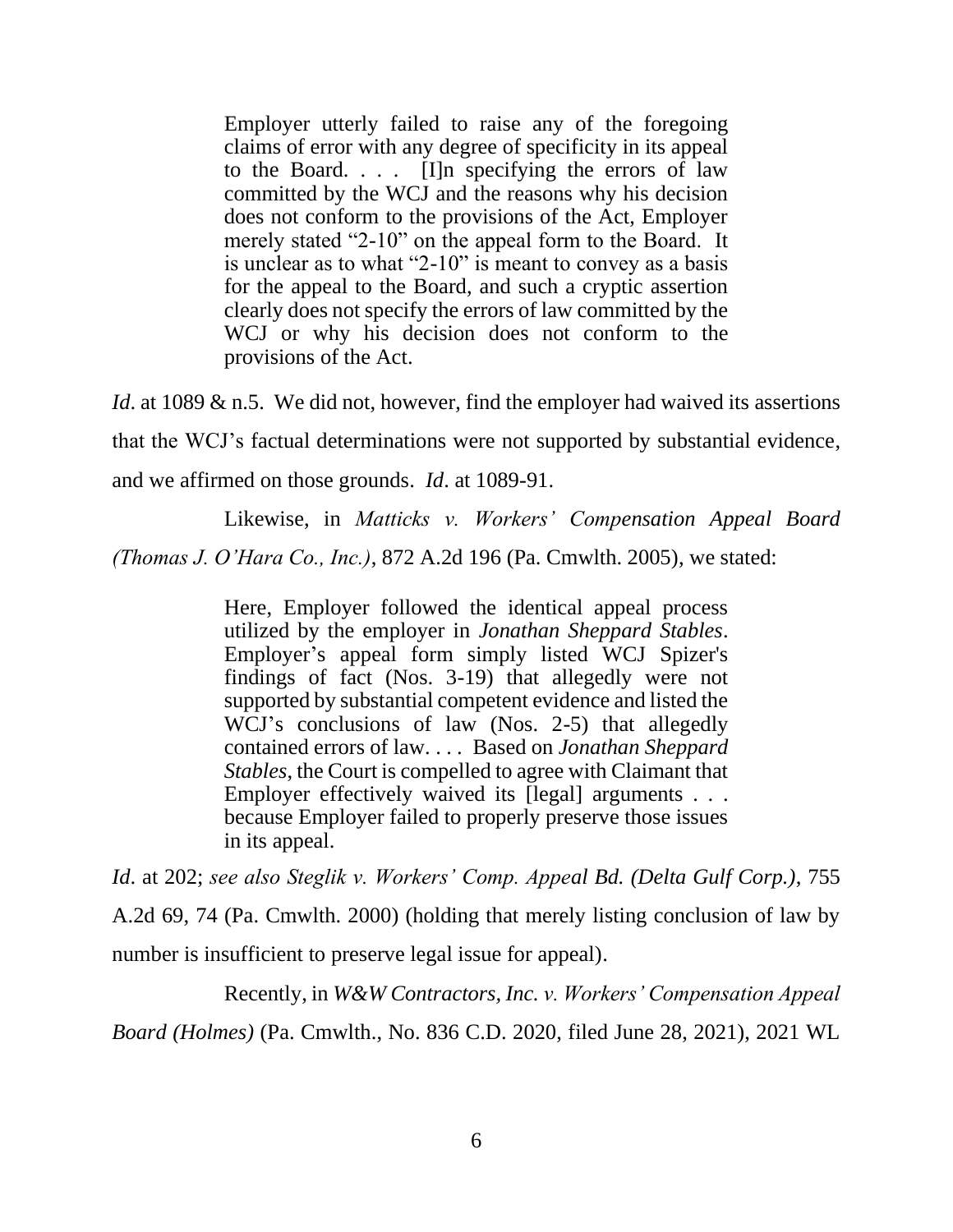2644493 (unreported), 4 the employer argued that all it needed to preserve a legal challenge to the WCJ's award of attorneys' fees to the claimant was to list the corresponding finding of fact and conclusion of law in its appeal to the Board, and that any explanation of why these were being challenged was not necessary. *W&W Contractors*, slip op. at 11-12, 2021 WL 2644493, at \*5. Relying on *Jonathan Sheppard Stables*, we held that simply listing the challenged conclusion of law was insufficient to preserve the specific legal issue and it was therefore waived on appeal. *Id*. at 15-16, 2021 WL 2644493, at  $*7$ . In this regard, a party's failure to appeal an issue with the requisite specificity cannot be cured by addressing the issue in its brief. *McGaffin v. Workers' Comp. Appeal Bd. (Manatron, Inc.)*, 903 A.2d 94, 102 (Pa. Cmwlth. 2006); *see also Matticks*, 872 A.2d at 202.

As these cases illustrate, an appeal to the Board that enumerates a WCJ's challenged findings of fact and asserts that they are not supported by substantial evidence will be sufficient to preserve those issues. However, to the extent a party seeks to raise legal issues to the Board but only lists the challenged conclusions of law without also specifying the legal basis for appeal in its documentation, those claims will be deemed waived.

Here, Claimant's appeal to the Board states that numerous findings of fact, primarily pertaining to Claimant's and Employer's medical experts' testimony and to the WCJ's related credibility determinations, were not supported by substantial evidence. Certified Record (C.R.) at 105. Pursuant to *Jonathan Sheppard Stables*, these record-based factual challenges were sufficiently preserved for appeal. 739 A.2d at 1089-91.

<sup>4</sup> Unreported decisions of this Court issued after January 15, 2008, may be cited as persuasive authority pursuant to Section 414(a) of the Commonwealth Court's Internal Operating Procedures, 210 Pa. Code § 69.414(a).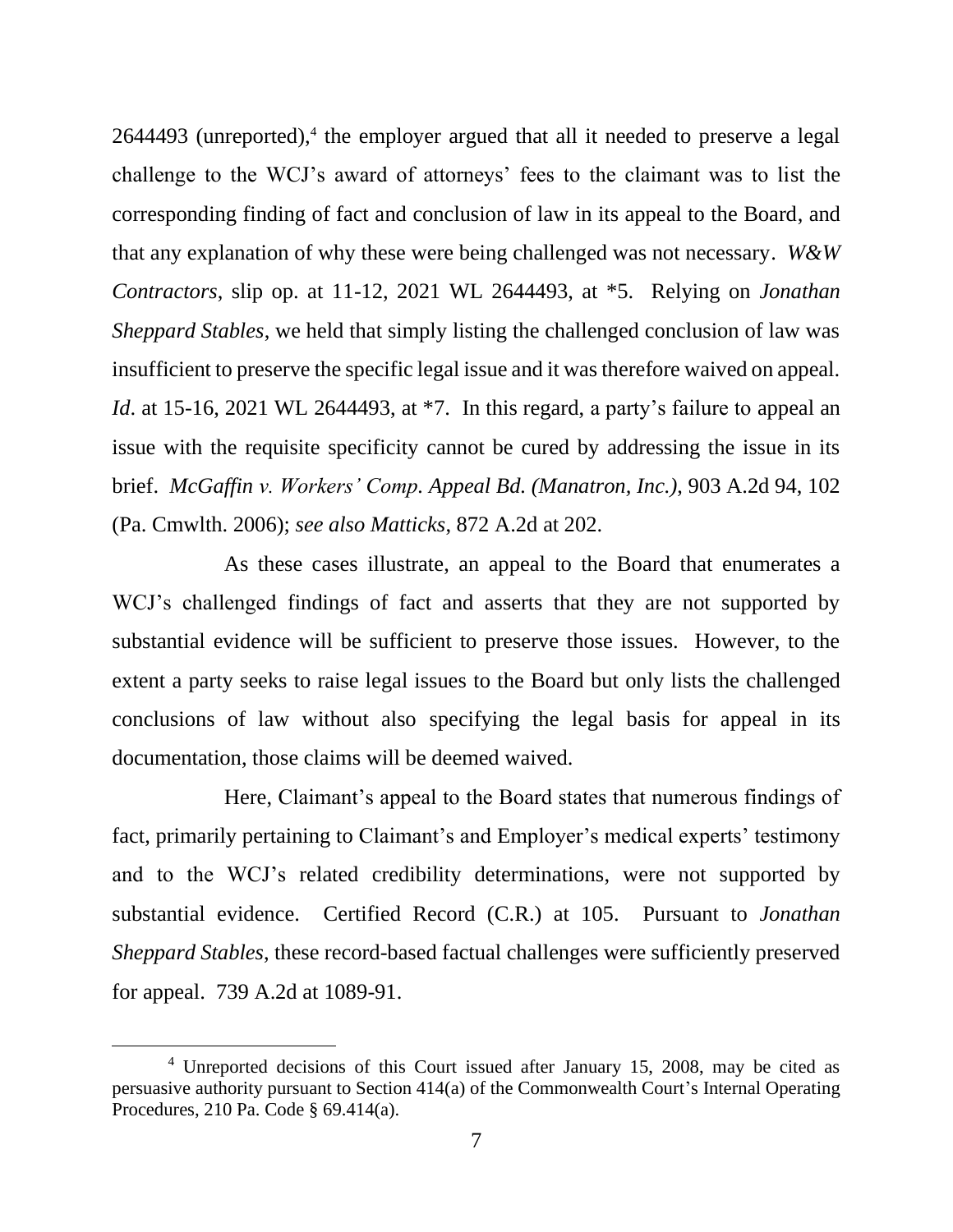Claimant also enumerated the WCJ's unfavorable conclusions of law for appeal, but she did not specify the nature of her legal issues or explain why the listed conclusions amounted to legal error. C.R. at 105. This was insufficient, as discussed in the cases above. *Matticks*, 872 A.2d at 202; *Steglik*, 755 A.2d at 74; *Jonathan Sheppard Stables*, 739 A.2d at 1089 & n.5; *see also W&W Contractors*, slip op. at 15-16, 2021 WL 2644493, at \*7. We therefore conclude that the Board did not err in denying Employer's motion to quash, but limiting its review to whether the WCJ's determinations were supported by substantial evidence. Board's Op. at 7. As such, we proceed to the merits on the same basis of review.

### **B. Claimant's Non-Attendance at IME**

The primary role of the WCJ in workers' compensation matters is well

settled:

The WCJ is the fact finder, and it is solely for the WCJ . . . to assess credibility and to resolve conflicts in the evidence. Neither the Board nor this Court may reweigh the evidence or the WCJ's credibility determinations. In addition, it is solely for the WCJ, as the factfinder, to determine what weight to give to any evidence. . . . As such, the WCJ may reject the testimony of any witness in whole or in part, even if that testimony is uncontradicted.

*Hawbaker v. Workers' Comp. Appeal Bd. (Kriner's Quality Roofing Servs. & Uninsured Emp. Guar. Fund)*, 159 A.3d 61, 69 (Pa. Cmwlth. 2017) (internal citations, quotations, and brackets omitted). "Determining the credibility of the witnesses is the quintessential function of the fact finder .... It is not an exact science, and the ultimate conclusion comprises far more than a tally sheet of its various components." *Dorsey v. Workers' Comp. Appeal Bd. (Crossing Constr.*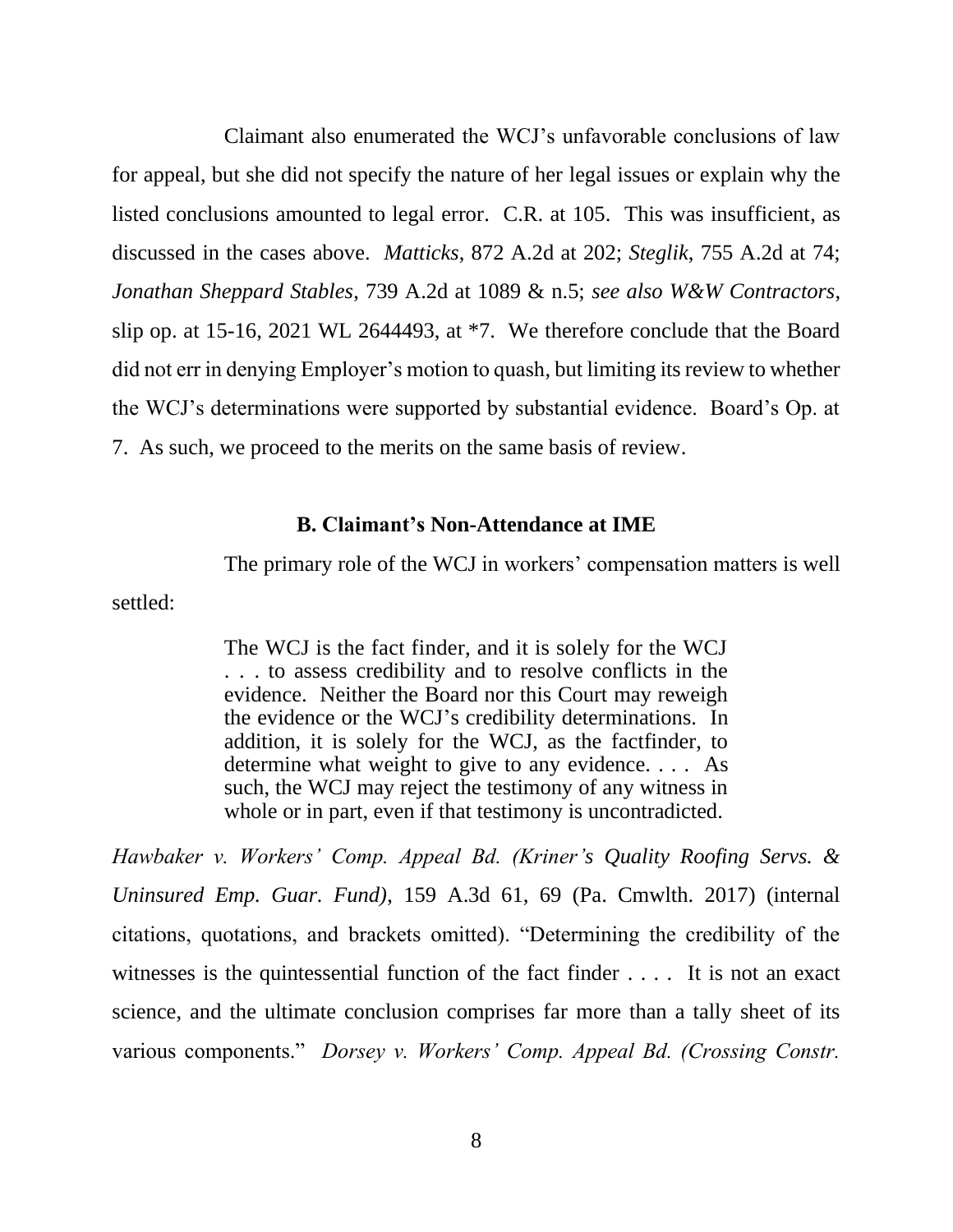*Co.)*, 893 A.2d 191, 195-96 (Pa. Cmwlth. 2006) (declining to "dissect and analyze each of the WCJ's reasons for his credibility determination").

"Substantial evidence" is such relevant evidence as a reasonable person might accept as adequate to support a conclusion. *See Waldameer Park, Inc. v. Workers' Comp. Appeal Bd. (Morrison)*, 819 A.2d 164, 168 (Pa. Cmwlth. 2003). In performing a substantial evidence analysis, we view the evidence in a light most favorable to the party that prevailed before the WCJ. *Id*. In a substantial evidence analysis where both parties present evidence, it is immaterial that there is evidence in the record supporting a factual finding contrary to that made by the WCJ; rather, the pertinent inquiry is whether there is any evidence that supports the WCJ's factual finding. *Id*. Mere speculation or conjecture is insufficient to support a factual finding, but where there exists the ability to draw reasonable and logical inferences from evidence that is presented, including testimony, a conclusion so derived will be sufficient, even if it may not be the only possible conclusion. *W. Penn Allegheny Health Sys., Inc. v. Workers' Comp. Appeal Bd. (Cochenour)*, 251 A.3d 467, 475 (Pa. Cmwlth. 2021) (citing *Fitzpatrick v. Natter*, 961 A.2d 1229, 1241-42 (Pa. 2008)).

Section 314 of the Act requires an injured employee to submit to an IME paid for by the employer, including reasonable traveling expenses; an employer may secure a WCJ's order compelling the claimant to attend. 77 P.S. § 651. Failure to appear for an IME without a reasonable excuse, which is the claimant's burden to establish, will result in suspension of the claimant's wage loss benefits until an IME can occur. *Id*. As the factfinder, the WCJ decides whether a claimant's excuse for non-attendance is reasonable, and we will not disturb that conclusion absent an abuse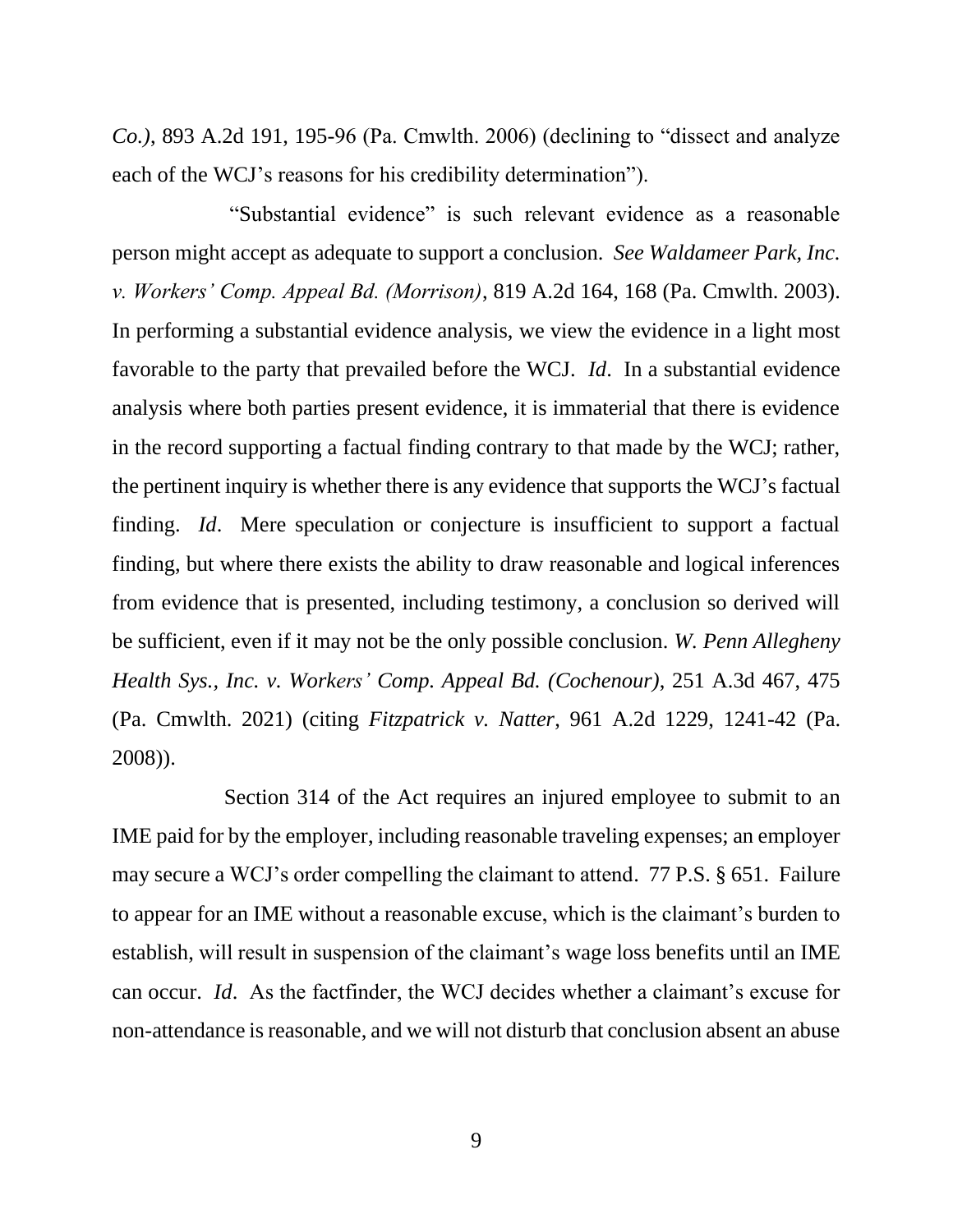of discretion. *Wolfe v. Workmen's Comp. Appeal Bd. (Edgewater Steel Co.)*, 636 A.2d 1293, 1298 (Pa. Cmwlth. 1994).

Claimant avers that her actions the day of the scheduled IME should have been viewed by the WCJ as a good faith effort and a reasonable excuse for failing to attend the IME. Claimant's Br. at 16-18. Employer responds that the WCJ's refusal to do so was supported by substantial evidence of record. Employer's Br. at 17-18.

The record supports the WCJ's determination that Claimant did not provide a reasonable excuse for her failure to attend the IME. Claimant's affidavit stated that her attorney's office gave her an address in Lemoyne and her caregiverdriver Shannon Fields printed directions to that address. C.R. at 441. They arrived on time for the scheduled IME but were told they were not in the system for an appointment. *Id*. at 442. They were given another address for Dr. Beutler in Mechanicsburg, which was also incorrect. *Id*. They were finally given the correct address in Harrisburg, but by the time they arrived, nearly three hours after the appointment time, Dr. Beutler had left for the day. *Id*. They tried calling Claimant's counsel several times but were unsuccessful. *Id*. Ms. Fields provided an affidavit with similar assertions. *Id*. at 465-67.

The record also includes an affidavit from Employer's IME vendor (IMX) stating that an appointment letter with the correct Harrisburg address (which is also of record) was sent to Claimant and her counsel and the address was confirmed with counsel's office prior to the IME date; the affidavit adds that IMX does not conduct IMEs in Lemoyne or Mechanicsburg. *Id*. at 551-54. At a September 11, 2017, hearing, Claimant's counsel acknowledged on the record that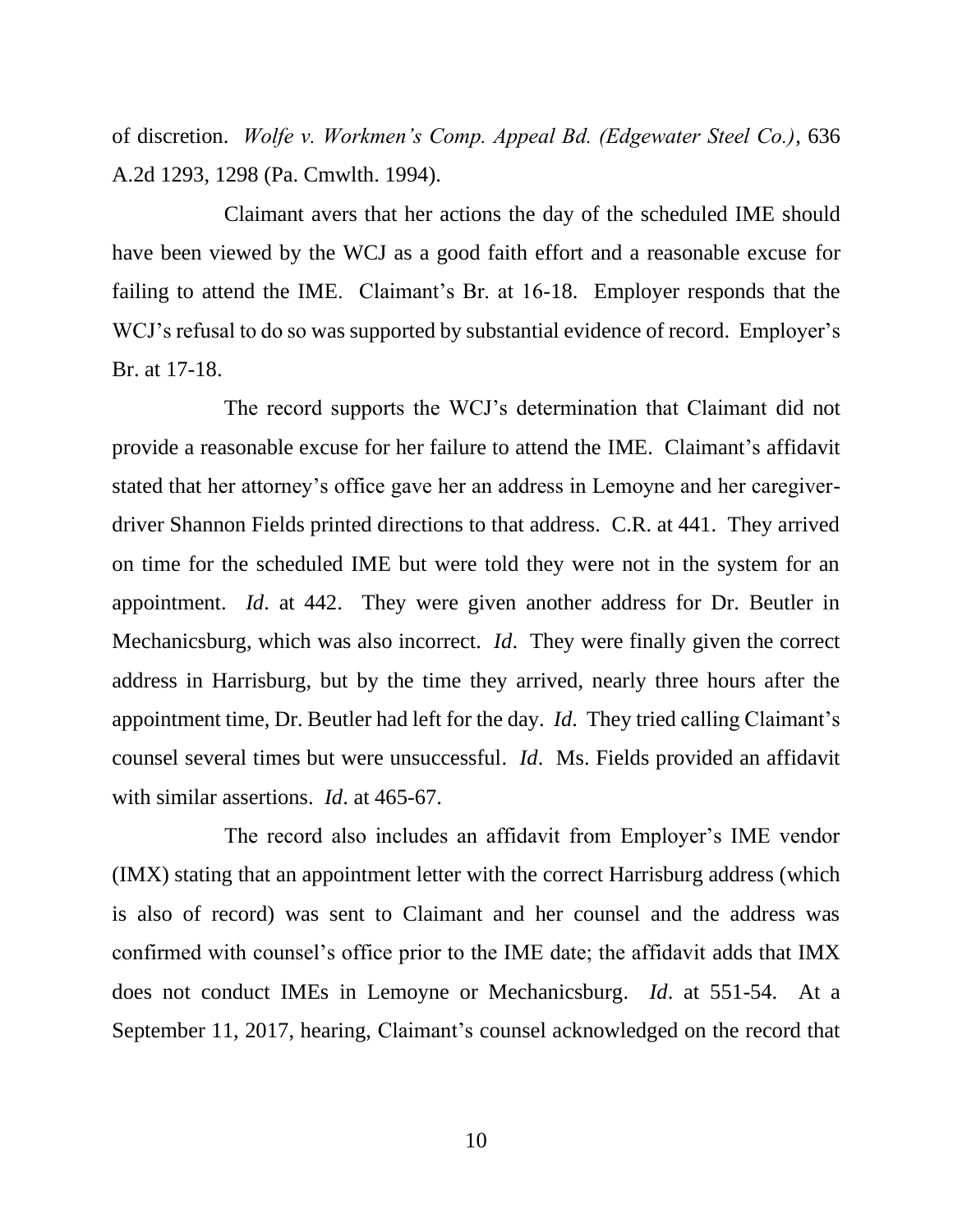the WCJ's order and the IMX letter gave the correct address to Claimant before the date of the IME. C.R. at 212-14.

The WCJ concluded that Claimant failed to establish that her excuse for non-attendance was reasonable:

> The WCJ's 8/4/17 decision directing Claimant to attend the IME with Dr. Beutler clearly identified the time, place, and address of the IME. The WCJ decision was sent to and received by Claimant and her counsel. The 5/25/17 IMX scheduling letter that was sent to Claimant and her counsel set forth the time, place, and address of the IME. The WCJ decision gave Claimant the opportunity to have [Employer] provide transportation to and from the IME. Claimant chose not to avail herself of this opportunity to have travel provided to her and Claimant assumed personal responsibility for attending the IME. The WCJ finds that fully adequate notice of the time, place, and address of the IME and the opportunity to have [Employer] provide transportation to attend the IME were given to Claimant and Claimant failed in her responsibility to attend the IME through her own fault.

WCJ Op. at 33; R.R. "A."

Claimant does not dispute that the WCJ's IME order and IMX's letter advised both her and her counsel of the correct address or that she had the opportunity for Employer to transport her to the IME but chose instead to be personally responsible for her attendance. Therefore, the WCJ's conclusion that Claimant did not provide a reasonable excuse for her non-attendance and to suspend her wage loss benefits until she attended an IME on November 30, 2017, is supported by substantial evidence of record. The WCJ, therefore, did not abuse his discretion in so holding, and the Board did not err in affirming on this issue.

## **C. Claimant's Access to Opioid Pain Medication**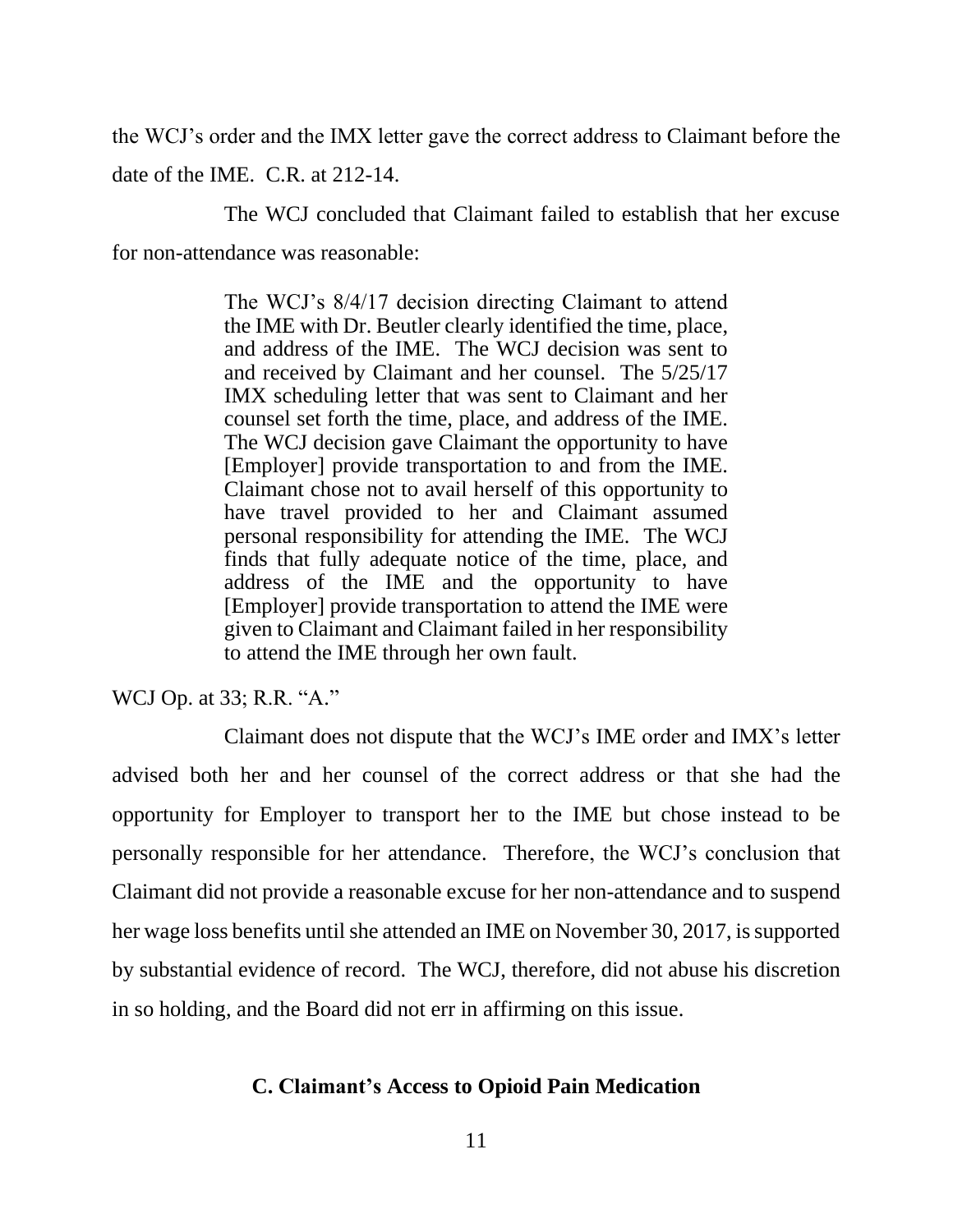Pursuant to Section 306 of the Act, the employer bears the burden in UR proceedings to establish the reasonableness and necessity of an injured worker's medical treatment. 77 P.S. § 531(6); *Topps Chewing Gum v. Workers' Comp. Appeal Bd. (Wickizer)*, 710 A.2d 1256, 1258 (Pa. Cmwlth. 1998). Either party may request review, which is conducted by a medical professional in the same field as that of the provider under review. 77 P.S. § 531(6)(i). The reviewer issues a report which may then be appealed to the WCJ, who considers the report but is not bound by it. 34 Pa. Code § 127.556. Treatment may be reasonable and necessary even if it provides solely palliative relief and does not cure the underlying injury. *Ryndycz v. Workers' Comp. Appeal Bd. (White Eng'g)*, 936 A.2d 146, 151-52 & n.4 (Pa. Cmwlth. 2007). However, the WCJ may find palliative treatment unreasonable and unnecessary where it is shown to be of little value due to the passage of time or other considerations. *Howrie v. Workers' Comp. Appeal Bd. (CMC Equip. Rental)*, 879 A.2d 820, 822-23 (Pa. Cmwlth. 2005).

In *Fanning v. Workers' Compensation Appeal Board (Lower Merion School District)* (Pa. Cmwlth., No. 992 C.D. 2018, filed May 2, 2019), 2019 WL 2400487 (unreported), the WCJ found the claimant's ongoing use of opioids for pain unreasonable and unnecessary. *Id*., slip op. at 10, 2019 WL 2400487, at \*4. We affirmed, noting:

> Given the change in the way these medications are being used in the medical community, as reflected in Dr. Pharo's observation of the current American Medical Association guidelines for those medications, and Dr. Cicuto's indication that there has "been a significant change in the use of opioids in chronic pain management," it is not unreasonable for an employer to question the ongoing, long term prescription of opioids to claimants. As we stated in *Troutman [v. Workers' Compensation Appeal Board (Norristown Ford)* (Pa. Cmwlth., No. 724 C.D.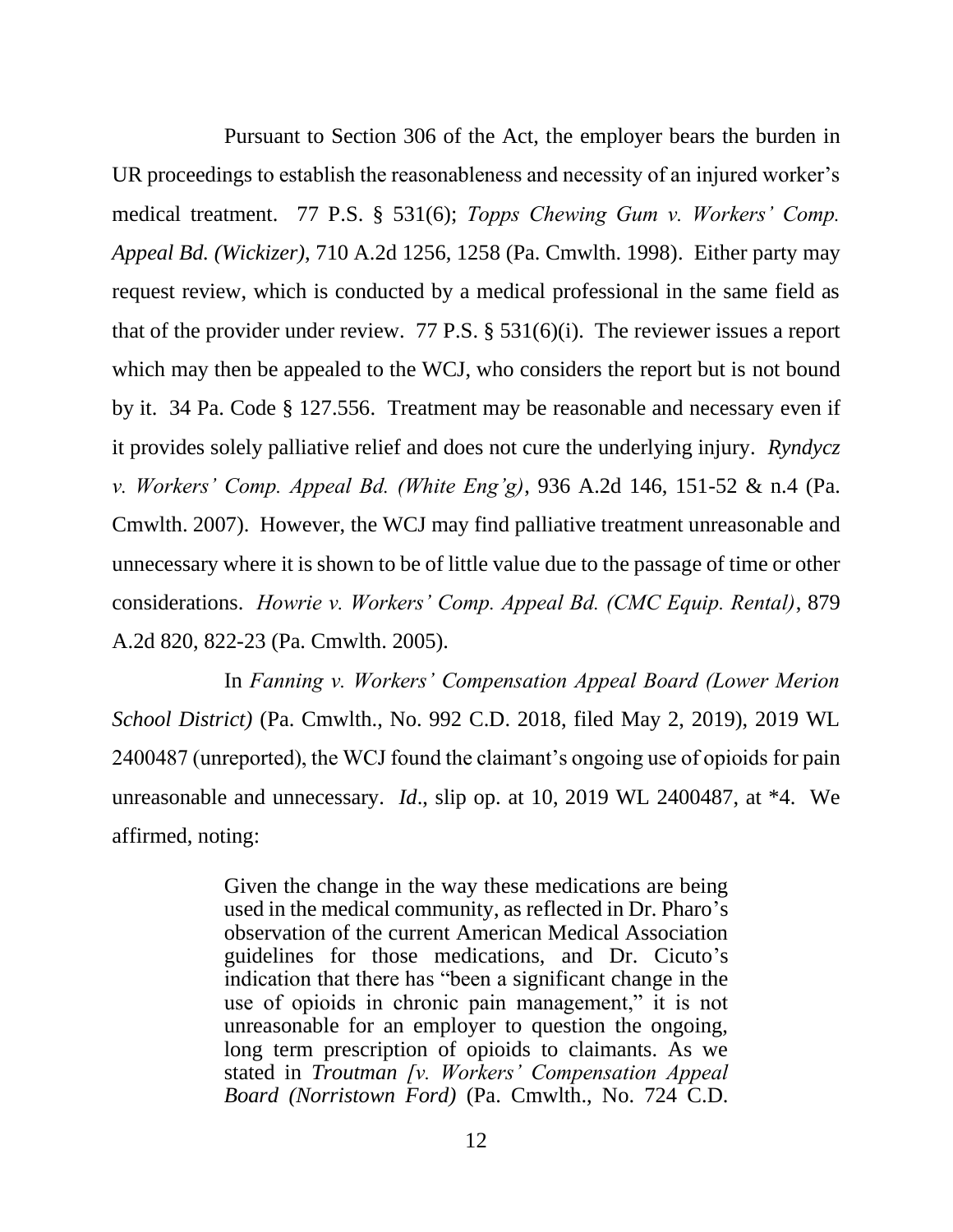2014, filed April 10, 2015), 2015 WL 5436751 (unreported)], "it [is] not unreasonable for [the employer] to have questioned the ongoing utility of the treatments, as [the employer] would ultimately be liable for any potential negative consequences that could occur."

*Id*., slip op. at 16-17, 2019 WL 2400487, at \*9. Likewise, in *Bedford Somerset MHMR v. Workers' Compensation Appeal Board (Turner)*, 51 A.3d 267 (Pa. Cmwlth. 2012), we affirmed the WCJ's determination that the claimant's ongoing use of opioids was neither reasonable nor necessary because the physical and psychological risks of opioids, given their highly addictive nature, outweighed the palliative benefits the claimant received from them. *Id*. at 274-75 (citing *Sweigart v. Workers' Comp. Appeal Bd. (Burnham Corp.)*, 920 A.2d 962 (Pa. Cmwlth. 2007)). If, however, a claimant can present rebuttal medical evidence that ongoing opioid treatment is reasonable and necessary, the treatment may be upheld so long as the record evidence supports that conclusion. *Loc, Inc. v. Workers' Comp. Appeal Bd. (Graham)*, 936 A.2d 1213, 1216 (Pa. Cmwlth. 2007) (noting WCJ's conclusion that the claimant's treating doctor, who prescribed the opioids, was credible and in the best position to monitor the claimant's condition and any ongoing effects).

Here, Claimant argues that the WCJ's determination that Dr. Greenberg's treatment was not reasonable or necessary, which resulted in Employer no longer having to pay for Claimant's opioid prescriptions, was not supported by substantial evidence and that a more reasonable disposition would have been to craft an order enabling Claimant to wean off her medications. Claimant's Br. at 19-20. Employer responds that the WCJ's decision was based on reasonable credibility determinations in favor of Employer's medical experts, Dr. Beutler and Dr. Clark, who testified that Claimant should no longer be on opioids and recommended an inpatient rehabilitation program at Employer's expense. Employer's Br. at 19-24.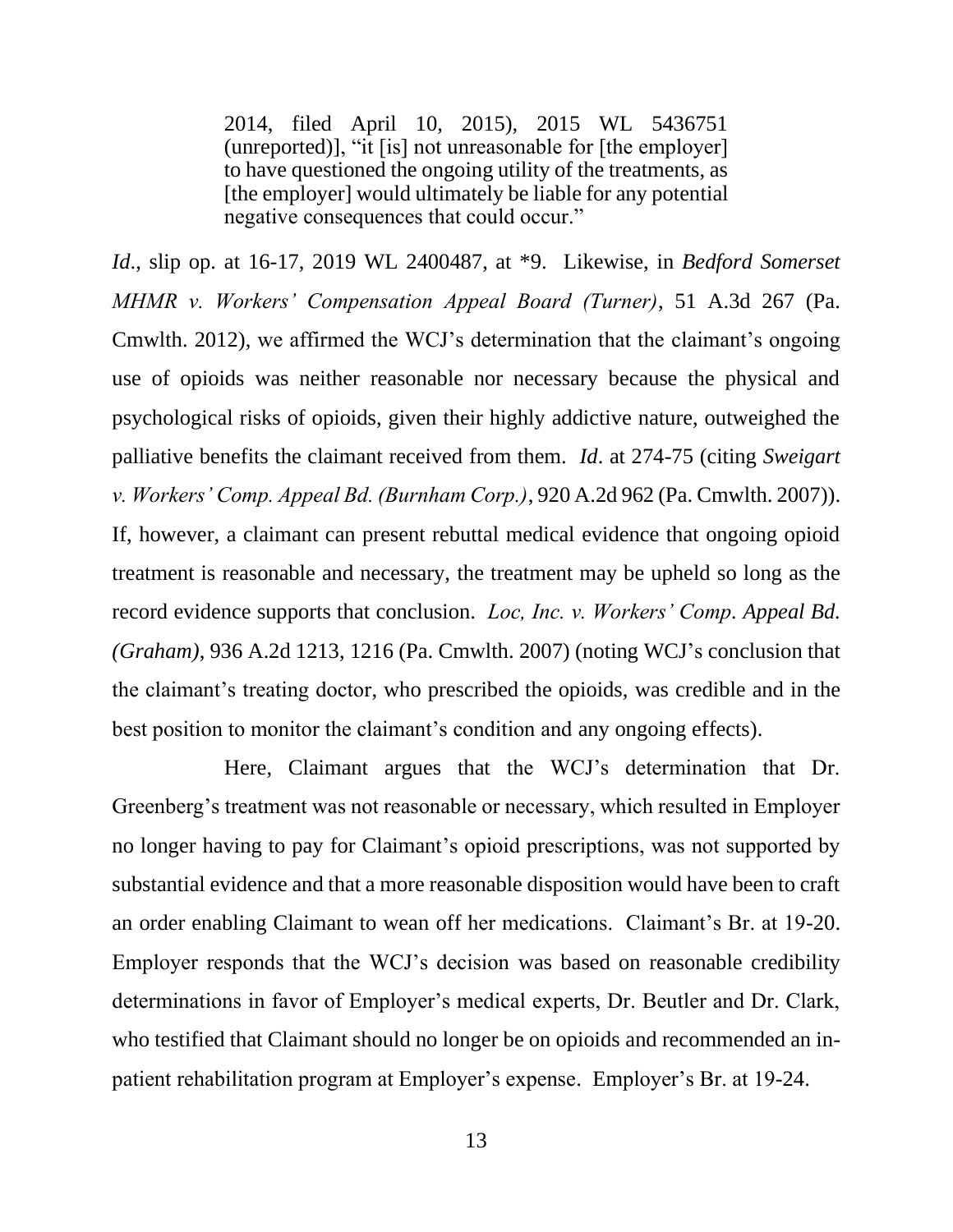The record includes the UR report upon which Employer based its petition, which concluded that Dr. Greenberg's treatment was partially reasonable and necessary as of May 24, 2017, and ongoing. C.R. at 537-40. The report would approve Claimant's ongoing daily use of Percocet or Valium, but not both, because they are dangerous in combination. *Id*. The report would not approve her ongoing daily use of Hydrocodone liquid because it is also risky in combination with Claimant's other medications. *Id*.

Claimant testified on November 9, 2017, before the WCJ. She took two Percocet every four hours for pain and had been on it since 1994-95. C.R. at 258, 275 & 292. She also took a Hydrocodone liquid. *Id*. She took Valium as needed for tremors and muscle relaxation. *Id*. at 264 & 274. Without her medications, she believed she would sustain severe pain, swelling, and inflammation. *Id*. at 259.

Claimant testified before the WCJ again on December 21, 2018. She stated she felt worse than when she testified the previous year. C.R. at 372. She acknowledged that surveillance video taken by Employer made her look functional but explained that the bags she is seen carrying in the video were just bottled drinks and tissues that she needed to carry in bags because her hands were weak. *Id*. at 373-74. Dr. Greenberg, whom she had been seeing for years, sold his practice in late 2017 (he died shortly thereafter) and Claimant claimed that her new doctors declined to continue her prescriptions because Employer refused to pay for them. *Id*. at 380-83 & 414. She had not been able to take either Percocet or Hydrocodone since December 2017. *Id*. She denied drug-seeking behavior, misuse of her medications, insurance fraud, and personal conduct that led her new doctors to discharge her from their care. *Id*. at 387-88, 394, 401 & 404.

14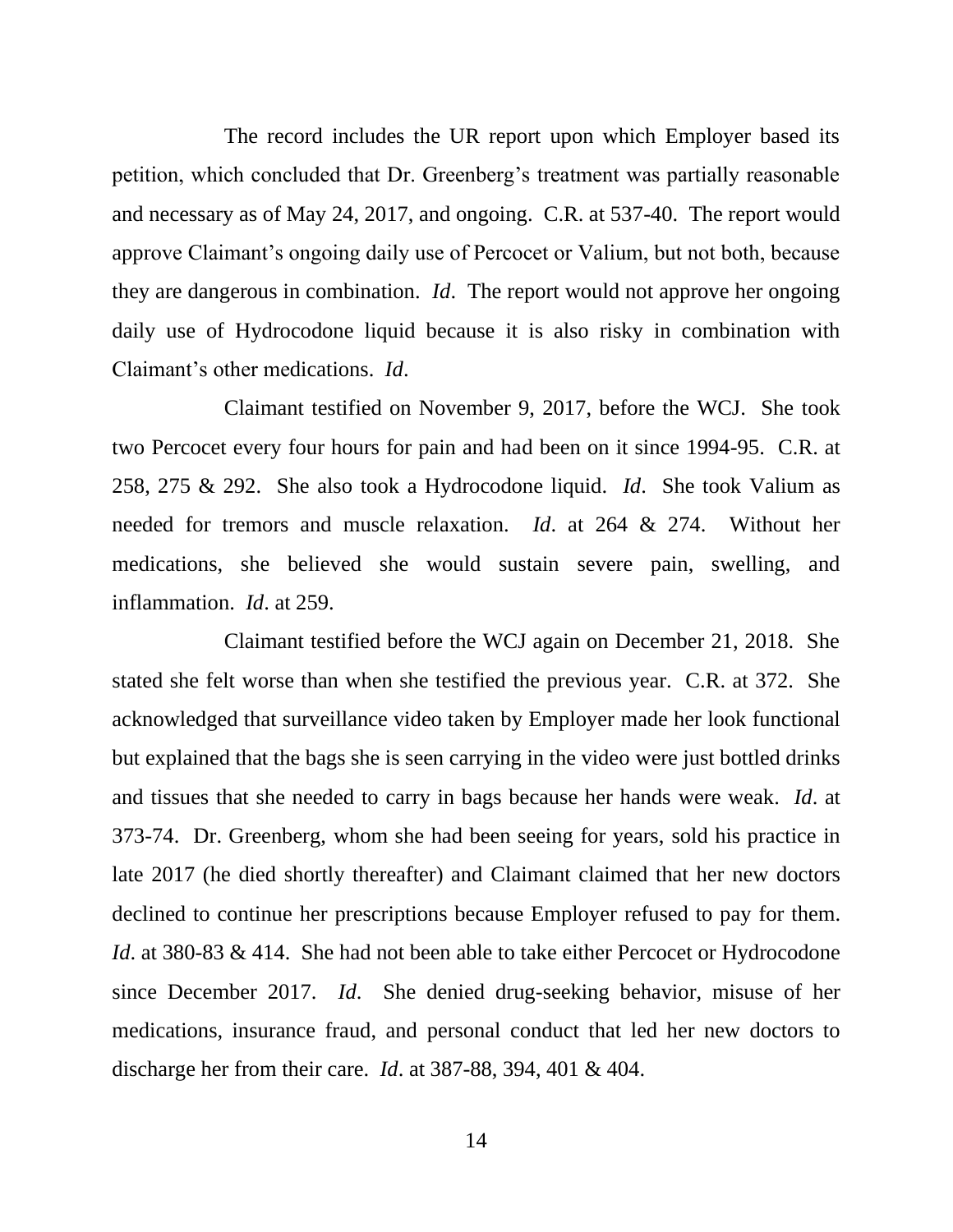Claimant stated that she went to the emergency room (ER) in February 2018 due to reactions from not having regular access to her opioid medications since December 2017. C.R. at 391. She acknowledged, however, that she tested positive for opioids at that time and explained that she still had medications left over after her last prescription was filled in December 2017. *Id*. at 399-400. She went to the ER again for similar reasons in March 2018 and told doctors that she was not on any medication at that time; however, she acknowledged a positive test for Oxycodone at that visit. *Id*. at 400-03 & 413-14. She denied that she is addicted to opioids, that her family asked her to go to a drug rehabilitation program, or that she was advised by doctors during a subsequent June 2018 hospitalization to enter a program. *Id*. at 411-13. She maintains she is not currently on opioids. *Id*. at 417.

Dr. Beutler testified in a deposition that he is a board-certified neurosurgeon. C.R. at 565. He saw Claimant for an IME on November 30, 2017, after the August 2017 IME did not occur. *Id*. at 569. Claimant presented with persistent neck pain, numbness, and pressure ranging from her head to her shoulders since the 1993 injury. *Id*. at 571-72. She described bilateral upper extremity and hand pain and weakness but no radicular or radiating symptoms. *Id*. at 572.

Dr. Beutler stated that during the IME, he observed what he believed to be symptom magnification in that she reported dramatic pain, weakness, and sensitivity in her arms and shoulders, but had no difficulty getting into her coat after the IME using similar movements as he asked of her during the IME. *Id*. at 580-81. Her responses during the sensory part of the IME were also anatomically inconsistent with her accepted injuries. *Id*. at 581-83. He noted that her reflexes were normal and that he detected no muscle spasms, both of which are objective signs that a patient cannot manipulate. *Id*. at 583-84. Her reported condition and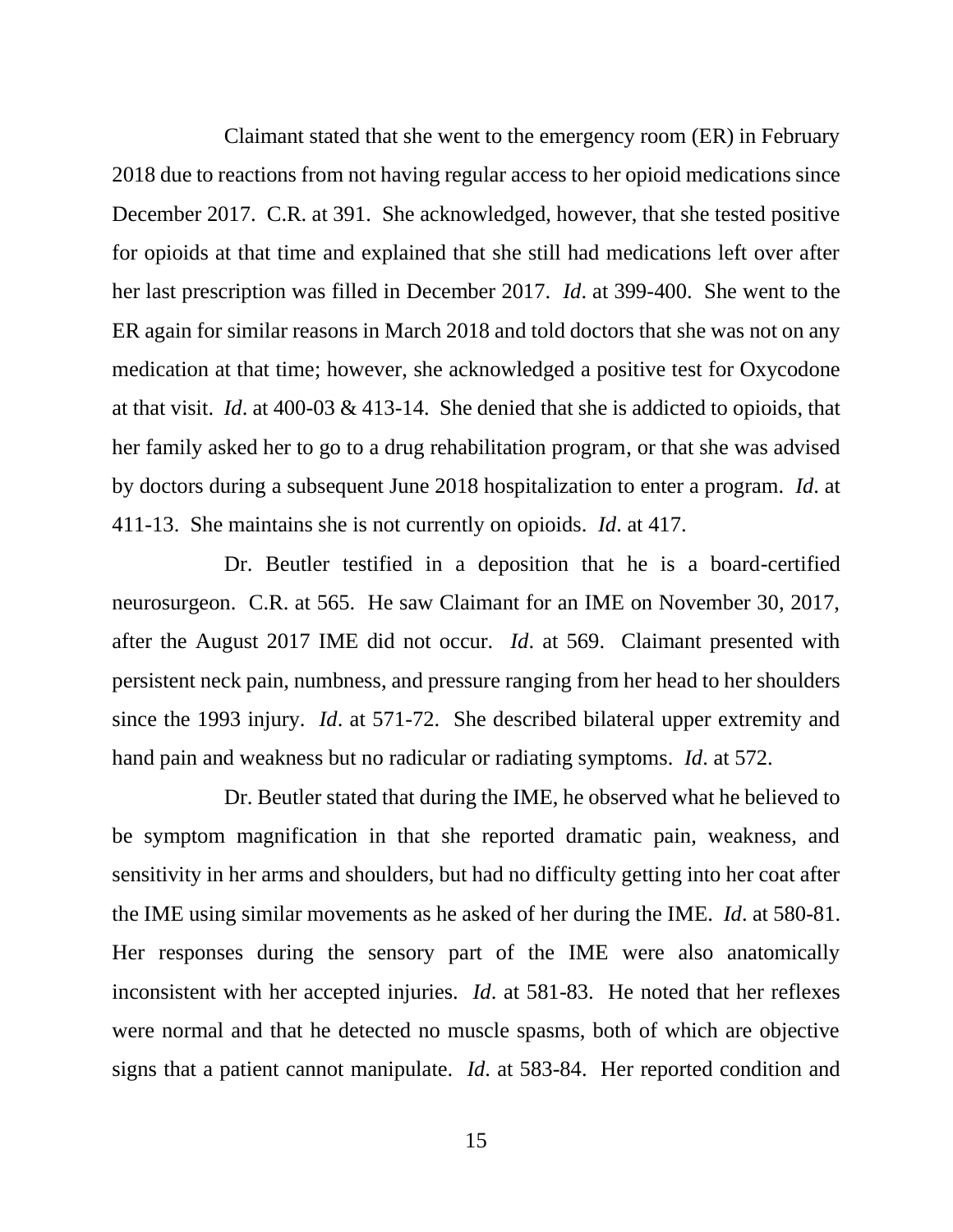reactions during the IME also did not correlate with her most recent diagnostic imaging results. *Id*. at 588-89. Likewise, he viewed her surveillance video and found her largely functional on it, including using her neck and shoulders to hold her cell phone, which was inconsistent with her subjective reactions during the IME. *Id*. at 597-99.

Dr. Beutler did not believe that Claimant was fully recovered from her work-related injuries, but nonetheless opined that the opioids she had been taking since the mid-1990s are no longer reasonable and necessary for her in light of current views that long-term use of narcotic pain medication is a source of physical and psychological dependence. C.R. at 590-92. His review of her medical records also indicated instances of drug-seeking behavior, including threatening her doctors with lawsuits if they did not fill her prescriptions. *Id*. at 593-94. Dr. Beutler recommended that Claimant enter an in-patient program to wean her off opioid medications and replace them with non-narcotic medications and other therapies for pain management. *Id*. at 605.

Dr. Clark testified in a deposition. He is currently Chair of the Department of Psychiatry and Behavioral Health at Inova Fairfax Medical Center in Virginia and until recently served in a similar position at Johns Hopkins, where he was director of the in-patient drug rehabilitation and pain management program. C.R. at 654-55 & 660-61. He is board certified in psychiatry and licensed in Maryland and Virginia, but not Pennsylvania. *Id*. at 655-56. On Employer's request, he reviewed Claimant's medical records and prepared a report. *Id*. at 662.

Dr. Clark concluded that while he agreed with Claimant's current diagnosis, none of Claimant's current treatments, particularly extensive narcotic medications, were reasonable and necessary and that she would be a good candidate

16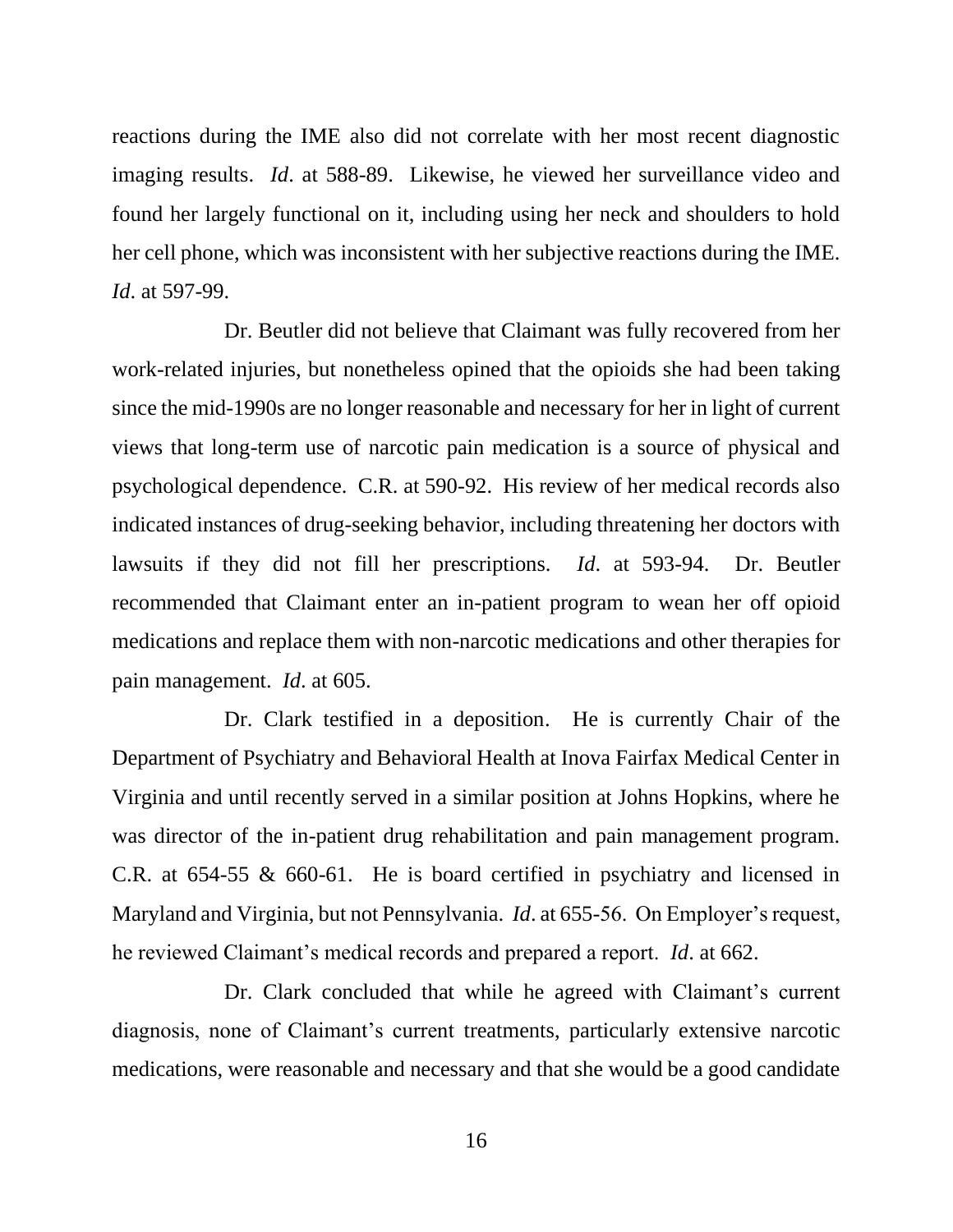for an in-patient program like the one at Johns Hopkins. C.R. at 666-67 & 681-84. Like Dr. Beutler, Dr. Clark spoke of the evolution in perceptions regarding narcotic medications since the 1990s and the current view that long-term use of opioids presents great physical and psychological risks of dependence and addiction. *Id*. at 668-72. Based on his view of her surveillance video, he believed she is functional and might be taking her medications at this point for the wrong reasons, although he acknowledged that when she was filmed, she may have recently taken her medication and therefore was more functional than she might have been without it. *Id*. at 672 & 687-90. An in-patient program would have team-directed care for her drug rehabilitation and pain management, including condition-specific physical therapy, and would be more beneficial than merely stopping her medications without the support of an in-patient program. *Id*. at 674-80 & 695.

In response to Employer's medical evidence, Claimant attempted to submit transcripts of Dr. Greenberg's 2014 and 2015 depositions in prior UR litigation since Dr. Greenberg was no longer alive to testify. C.R. at 361-62. Another former treating doctor had relocated out of state and was also unavailable to testify. *Id*. at 362. Upon Employer's objection, the WCJ declined to allow the transcripts in except for purposes of appeal by Claimant. *Id*. at 364. Claimant did not appeal the WCJ's evidentiary ruling to the Board; therefore, the record contains no rebuttal medical evidence on Claimant's behalf.

The WCJ found Dr. Beutler and Dr. Clark, who both testified that Claimant should be taken off all opioids, credible in light of their backgrounds in neurosurgery and pain management. WCJ Op. at 33. The WCJ also credited Dr. Beutler and Dr. Clark over the UR reviewer, who would have approved ongoing use of Percocet or Valium, but not both, because their credentials outweigh those of the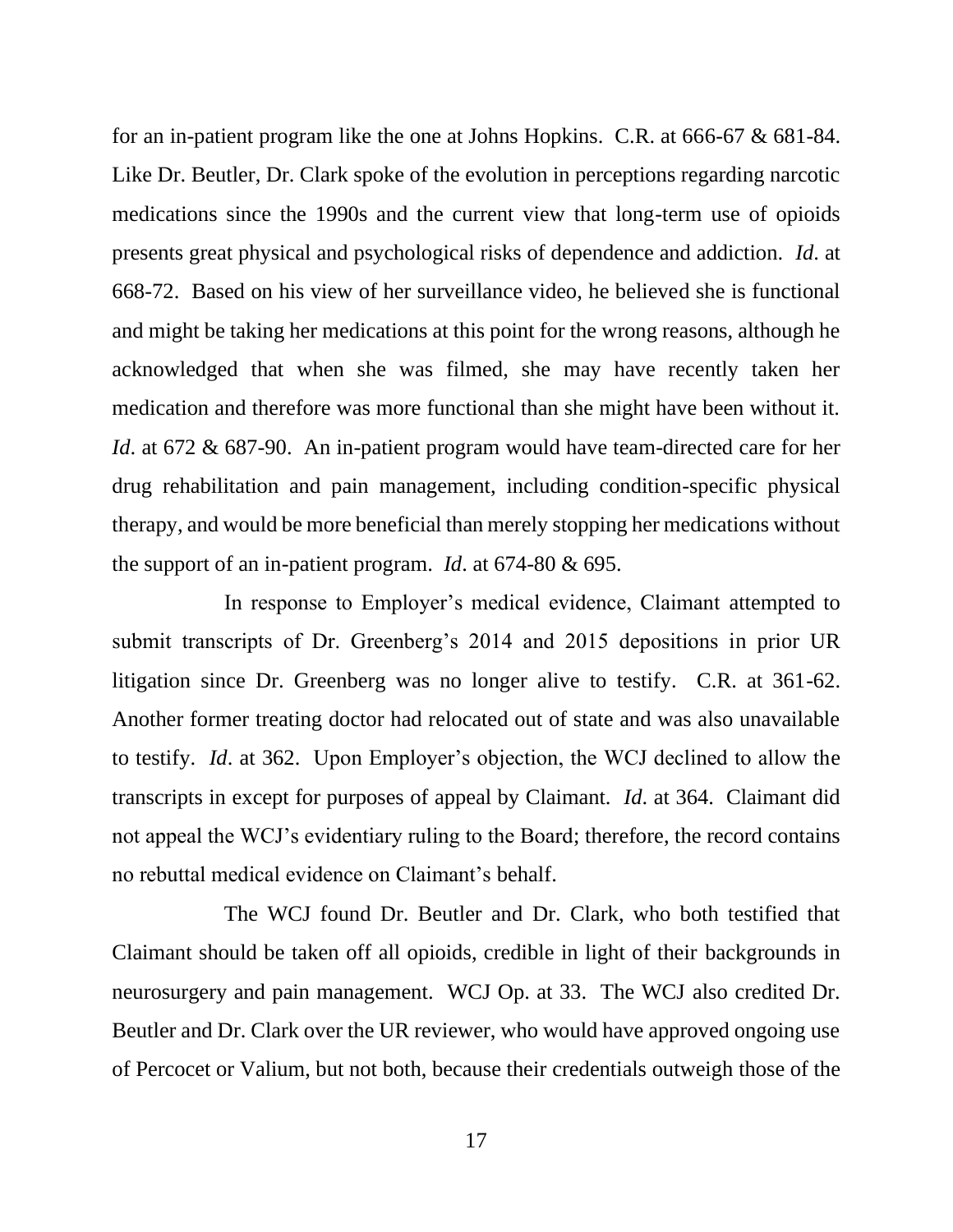reviewer, who was certified in family practice.<sup>5</sup> *Id*. The WCJ therefore found Employer had met its UR burden of proof and found Claimant's ongoing use of opioids neither reasonable nor necessary. *Id*. & WCJ Order.

We agree. As finder of fact, the WCJ is tasked with the primary roles of determining the credibility of witnesses and weighing the evidence, neither of which this Court may usurp. *See Hawbaker*, 159 A.3d at 61. Here, moreover, all three medical witnesses concluded that Claimant's ongoing use of opioids was not beneficial for her – even the UR reviewer, who would have curtailed rather than eliminated Claimant's opioid use. Dr. Beutler and Dr. Clark both explained the evolution since the 1990s when opioids entered wide distribution to the current view that their long-term use creates risks of dependence and addiction that far outweigh their palliative benefits. C.R. at 590-92 & 668-72. Claimant's argument that the WCJ erred by denying payment for Claimant's medications without giving her the opportunity to be weaned off them is also refuted by the record, in that Dr. Beutler and Dr. Clark both recommended that Claimant enter an in-patient program for opioid rehabilitation and pain management, which would be paid for by Employer. *Id*. at 605-07 & 675-78. At any rate, the standard of review is whether a factfinder's determination is supported by substantial evidence of record, not whether another conclusion could also have been made. *Waldameer Park*, 819 A.2d at 168. Because the WCJ's determination that Claimant's ongoing use of opioids is no longer reasonable or necessary is supported by substantial evidence of record, the WCJ did not abuse his discretion in so holding, and the Board did not err in affirming on this issue.

<sup>&</sup>lt;sup>5</sup> As noted, the UR reviewer must practice in the same field of medicine as that of the provider under review. 77 P.S. § 531(6)(i). As Dr. Greenberg was a family practice doctor, the reviewer was therefore appropriate for UR purposes.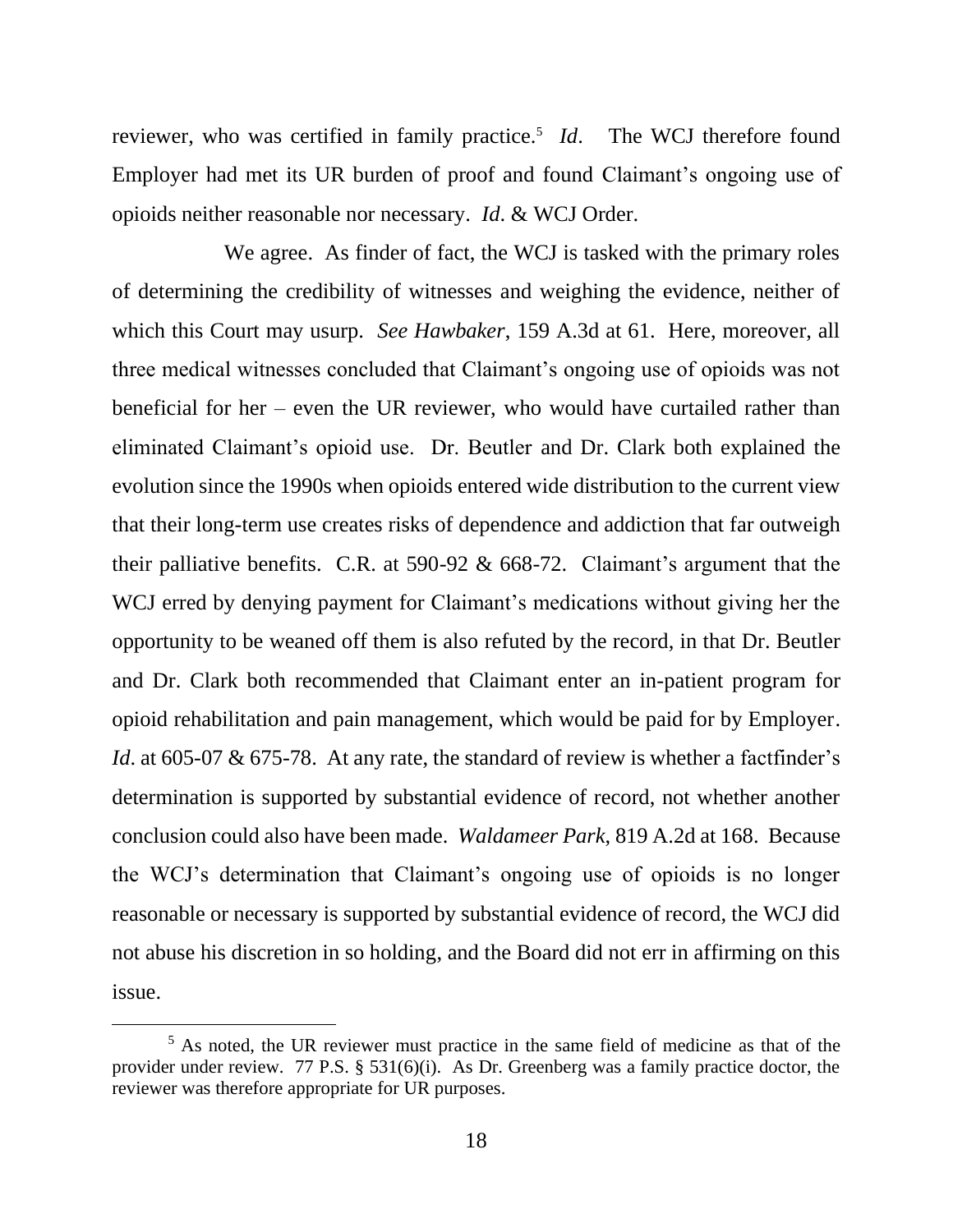#### **D. WCJ's Order Requiring Drug Testing**

Section 314 of the Act authorizes a WCJ to order a claimant to undergo a "physical examination," which may include an IME or non-invasive diagnostic testing. 77 P.S. § 651; *Coleman v. Workers' Comp. Appeal Bd. (Indiana Hosp.)*, 842 A.2d 349, 354-56 (Pa. 2002). After an initial examination, "upon petition of the employer," the WCJ may "order the employe to submit himself to such further physical examinations or expert interviews as the [WCJ] shall deem reasonable and necessary, at such times and places and by such health care provider or other expert as the [WCJ] may designate[.]"<sup>6</sup> 77 P.S.  $\S$  651.

Drug screening in the UR context is usually aligned with and approved for a claimant's ongoing use of opioids to ensure that the claimant is using them properly and subject to medical supervision. *Rogele, Inc. v. Workers' Comp. Appeal Bd. (Hall)*, 198 A.3d 1195, 1202 (Pa. Cmwlth. 2018). Here, however, the UR report

<sup>&</sup>lt;sup>6</sup> The usual vehicle for an employer to seek an examination is a petition to compel. Here, however, Employer did not seek or ask the WCJ to order drug testing of Claimant. Instead, Employer's goal was to convince the WCJ to order Claimant to enter an in-patient program to wean off opioids. As such, Employer filed a petition to suspend benefits based on Claimant's alleged refusal to undergo such a program, and a petition to review medical treatment, which is generally filed when an employer seeks to challenge whether treatment is causally related to the work-related injury. *Bloom v. Workmen's Comp. Appeal Bd. (Keystone Pretzel Bakery)*, 677 A.2d 1314, 1317-18 (Pa. Cmwlth. 1996).

However, strict pleading is not required in workers' compensation and a WCJ may generally award such relief as is supported by evidence so long as the affected party is not taken by surprise or prejudiced by the nature of the remedy. *See Frontini v. Workers' Comp. Appeal Bd. (Parks Moving & Storage)*, 702 A.2d 8, 12-13 (Pa. Cmwlth. 1997) (termination of benefits upheld where claimant knew employer intended to contest duration of injury even though employer did not file a termination petition). Here, Claimant does not argue that she was caught off guard or prejudiced by the WCJ's order that she undergo periodic testing. Therefore, if the record evidence supports the disposition, the WCJ did not abuse his discretion in construing Employer's petitions as a petition to compel periodic drug screening. *See* WCJ Op. at 37.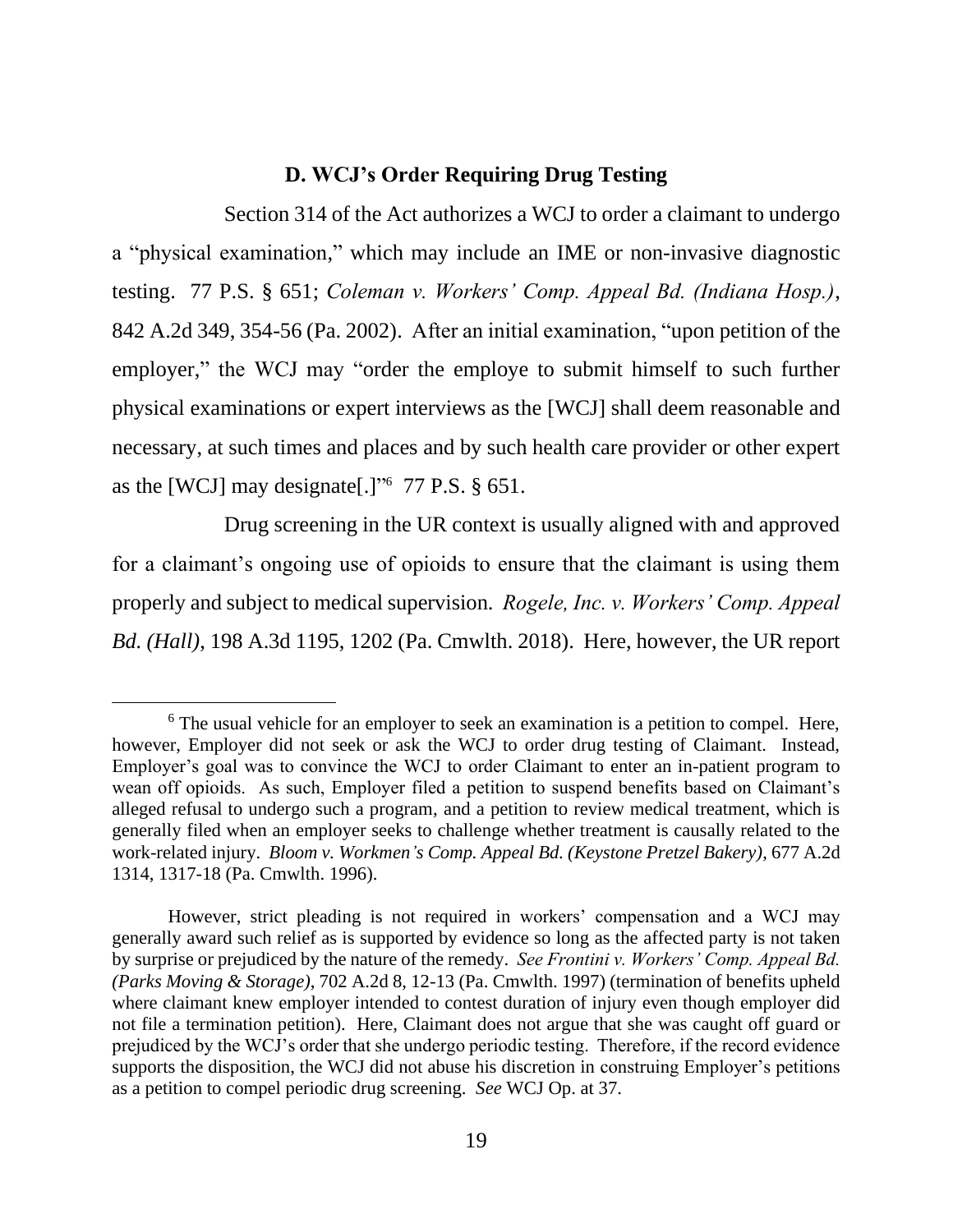does not indicate that Dr. Greenberg was conducting routine opioid testing of Claimant as part of her treatment regimen; and the question of whether a WCJ may order drug testing outside of an approved medical treatment plan using opioid medication, apparently solely for the purpose of monitoring whether the claimant seeks opioids from another health care provider or source, appears to be one of first impression. *See* C.R. at 530-42. However, to the extent a claimant can be weaned off opioids and increase his or her prospects for a return to more normal functioning and perhaps some ability to again be employed, an in-patient program has been found reasonable treatment such that its refusal may be the basis for suspension of benefits. *See Bereznicki v. Workers' Comp. Appeal Bd. (Eat 'N Park Hosp. Grp.)*, 989 A.2d 46, 48 (Pa. Cmwlth. 2009) (affirming WCJ's suspension of benefits when claimant refused to undergo detoxification program).

Claimant argues that since the WCJ effectively terminated her access to opioids by granting Employer's UR petition concerning Dr. Greenberg's treatment, the WCJ's order that she submit to drug testing is irrelevant and unreasonably intrusive. Claimant's Br. at 21-22. Employer responds that in light of record evidence that Claimant has shown drug-seeking behavior and tested positive for opioids even after she stated she was no longer taking them, the WCJ's order of regular screening was within his discretion and supported by the record. Employer's Br. at 24-26. Employer adds that even though it may no longer be paying for Claimant's opioid prescriptions from Dr. Greenberg, drug screening to ensure that Claimant remains off opioids is in Claimant's best interests, given the high risks of ongoing use. *Id*. at 26.

Claimant's argument that the WCJ's order of ongoing drug testing is irrelevant and unreasonable is essentially legal in nature, although dependent on the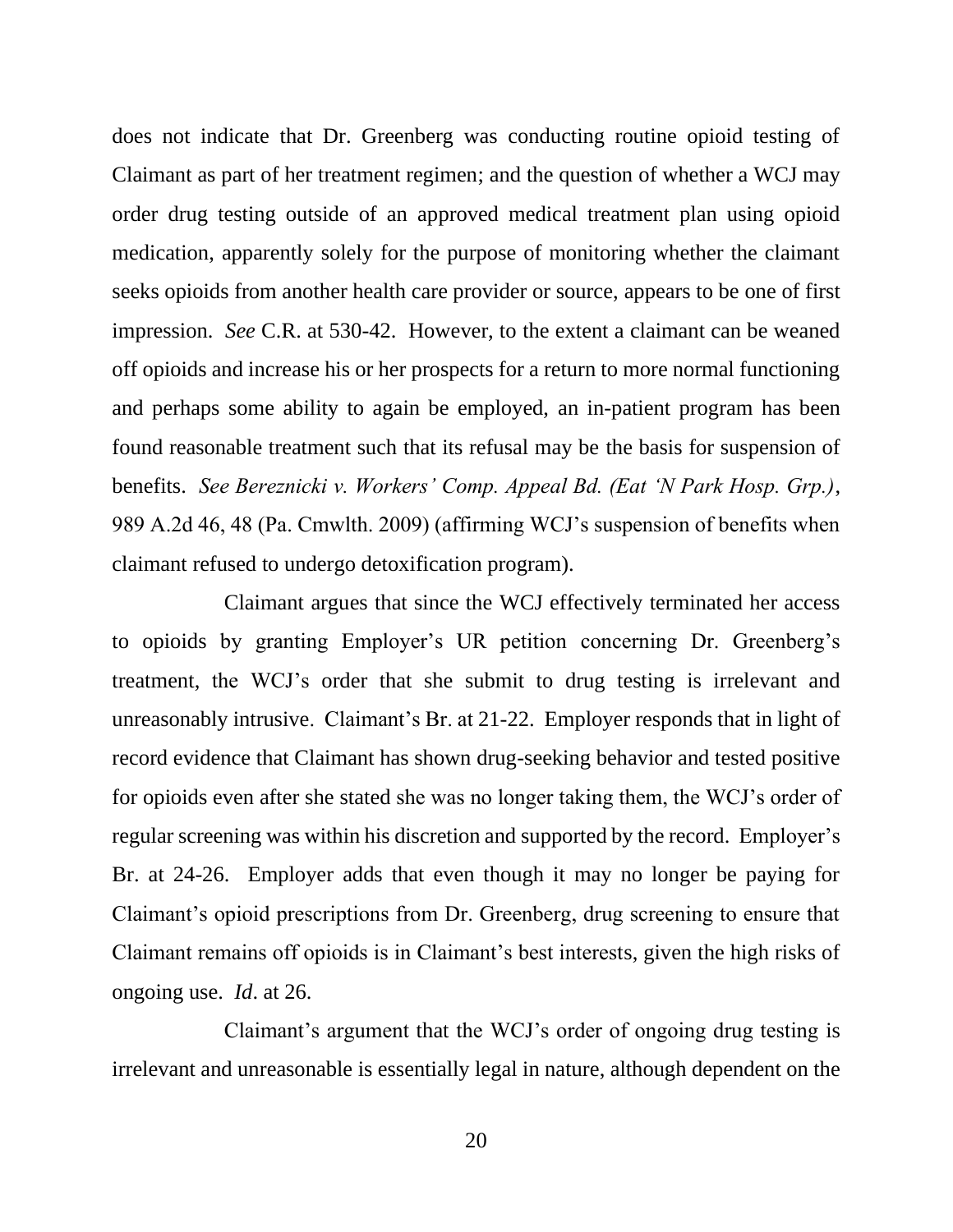facts as found by the WCJ. As noted above, however, Claimant failed to set out and preserve this specific legal argument to the Board beyond listing the corresponding conclusion of law in the WCJ's decision. *See* C.R. at 105. Therefore, to the extent Claimant asks this Court to review this aspect of the WCJ's determinations as a matter of law, any such issues are waived for purposes of this appeal. *See McGaffin*, 903 A.2d at 101-02; *Matticks*, 872 A.2d at 201-02; *Jonathan Sheppard Stables*, 739 A.2d at 1089-91. Our review is therefore limited to whether the WCJ's drug testing order is supported by substantial evidence of record.

Claimant testified in December 2018 that she was no longer on opioids since she could not get prescriptions from her new doctors; she denied abusing them, being addicted to them, or exhibiting drug-seeking behavior. C.R. at 380-82, 388, 401, 411, 413 & 417. She acknowledged, however, that she had tested positive for opioids at ER visits post-dating the time when she could no longer get opioids from Dr. Greenberg. *Id*. at 399 & 413. She denied being asked or refusing to go to an inpatient rehabilitation program. *Id*. at 403 & 411-12. Dr. Beutler testified that the current standard of care does not support Claimant's extensive daily use of multiple opioid medications due to their physical and psychological addiction risks; he stated that getting Claimant off of opioids is the "number one thing that has to be pursued, if she's going to maintain any degree of health[.]" *Id*. at 590-93. His review of Claimant's records revealed instances of drug-seeking behavior in which she threatened doctors with litigation if they did not continue prescribing her opioids. *Id.* at 594. He recommended an in-patient program for rehabilitation and non-opioid pain management. *Id*. at 603-07.

Like Dr. Beutler, Dr. Clark stated that based on his experience in pain management, the evolving standard of care for use of opioids, and his review of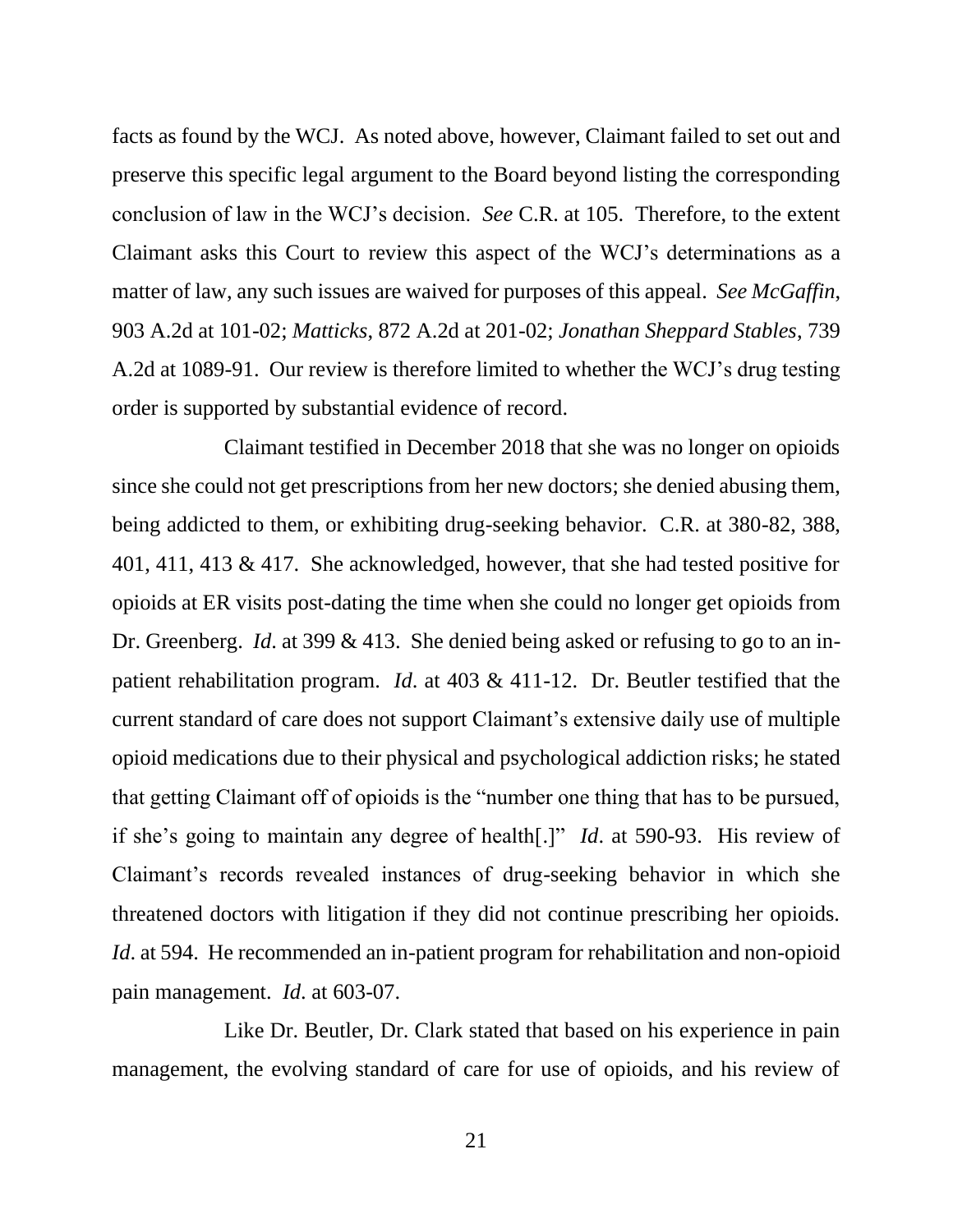Claimant's records, she is a typical candidate for a comprehensive in-patient program like the one he supervised at Johns Hopkins; these programs have low risks and proven health benefits. C.R. at 667-68 & 677-80. He found it likely "that she is taking these medicines for, potentially, the wrong reasons and not getting the kind of benefit that you would expect her to get, and that she really should be tapered off of them." *Id*. at 672. Dr. Beutler and Dr. Clark both believed that Claimant needs to be off opioids altogether and did not agree with the UR reviewer that Claimant could continue on either Percocet or Valium, but not both. *Id*. at 602 & 684.

After the close of evidence, the WCJ concluded that an in-patient program as recommended by Dr. Beutler and Dr. Clark would be reasonable compared with continued use by Claimant of opioids in the same amounts she had been taking for years. WCJ Op. at 35 & 37. The WCJ gave some credit to Claimant's testimony in December 2018 that she had not been able to get opioids in the same volume after late 2017, when Dr. Greenberg no longer was available to prescribe them for her. *Id*. However, based on Claimant's positive test for opioids in March 2018 after she stated she was no longer able to get them from a treating doctor, the WCJ concluded that Claimant's December 2018 testimony that she was completely free of opioids was not fully credible. *Id*.

Given the WCJ's conclusion that Claimant was possibly still on opioids in 2018, albeit less than before, the WCJ declined to suspend her wage loss benefits for not entering an in-patient program "at this time."<sup>7</sup> WCJ Op. at 37. However, the WCJ credited the opinions of Dr. Beutler and Dr. Clark and determined that to leave Claimant in a position where she might be able to access and use opioids from

 $<sup>7</sup>$  Had the WCJ decided to suspend Claimant's ongoing wage loss benefits based on a</sup> finding that she refused the reasonable treatment of an in-patient program, this Court has affirmed such determinations in the past. *See Bereznicki*, 989 A.2d at 48.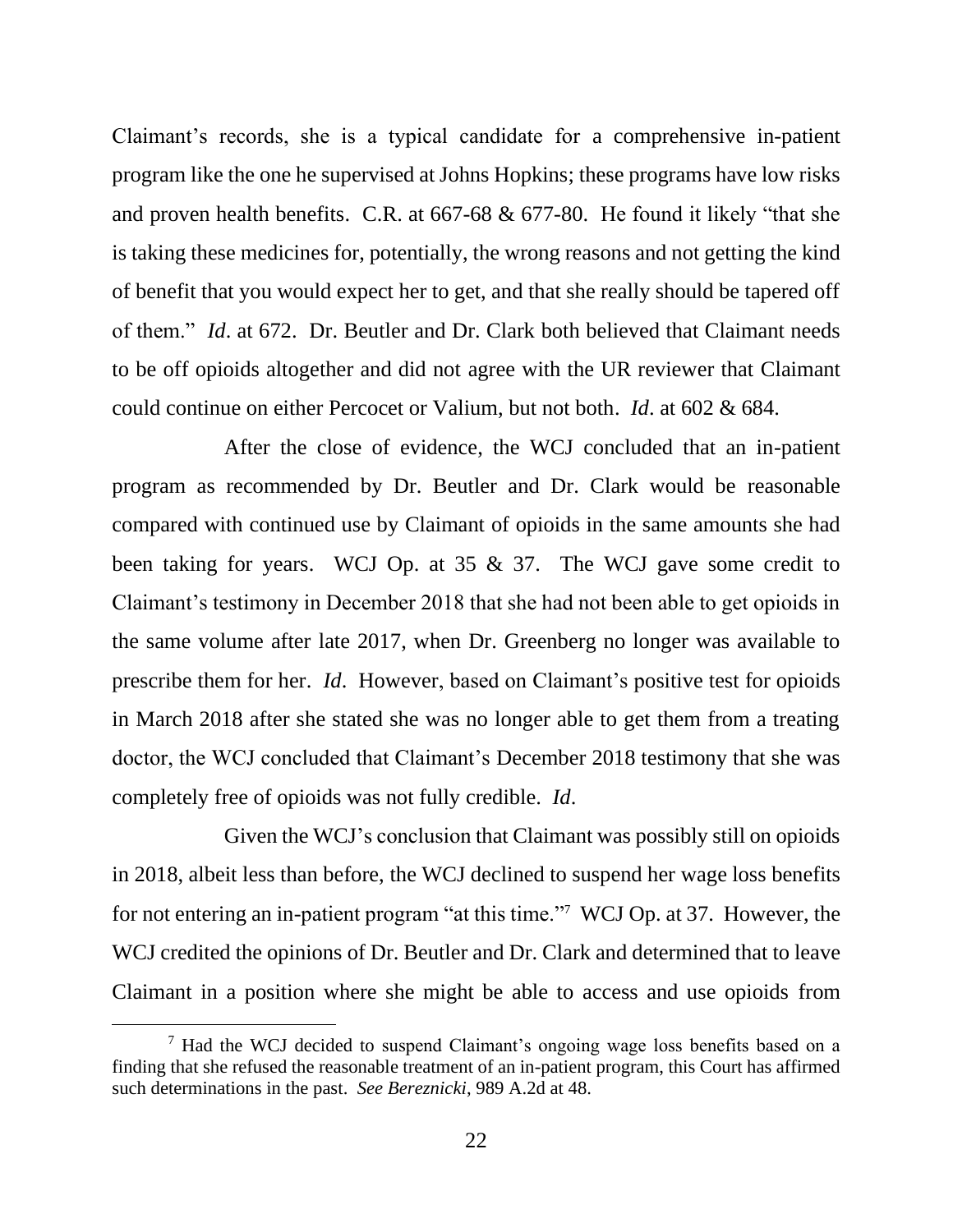another provider or source<sup>8</sup> posed health risks, including mortality. *Id.* at 35-37. Therefore, to ensure Claimant did not resume her daily use of large amounts of opioids, the WCJ concluded that drug testing every sixty days at Employer's expense was warranted, and if Claimant returns a positive test, Employer may ask Claimant to enter an in-patient program and seek immediate suspension of her benefits if she refuses. *Id*. at 38. As noted, the WCJ stated that he was treating Employer's suspension and medical review petitions as a petition to compel drug testing pursuant to Section 314 of the Act. *Id*. at 37.

Here, the WCJ considered Claimant's in-person testimony and deduced that while she had already undergone withdrawal due to lack of consistent access to prescriptions, her subsequent positive tests indicated limits to her credibility on the issue of her opioid usage. The testimony of Dr. Beutler and Dr. Clark highlighted the need for Claimant to be off opioids, preferably but not necessarily through an inperson program. The WCJ's order provides a means to accomplish that goal and is supported by the record evidence. We therefore find the WCJ did not abuse his discretion in so holding and the Board did not err in affirming on this issue.<sup>9</sup>

<sup>&</sup>lt;sup>8</sup> UR is specific to the provider under review and not the treatment. Therefore, were Claimant to find another provider willing to prescribe opioids, Employer would not be able to rely on the UR concerning Dr. Greenberg to contest Claimant's ongoing use of such medications. *Schenck v. Workers' Comp. Appeal Bd. (Ford Elec.)*, 937 A.2d 1156, 1161-62 (Pa. Cmwlth. 2007).

<sup>9</sup> Although Claimant waived her legal argument asserting that the WCJ's order is unreasonable by failing to specify it in her appeal documentation, any such argument is meritless. The WCJ's *sua sponte* ordering of periodic drug testing as a condition of continued benefits is a considered compromise between the drastic approach of ordering Claimant directly to an in-patient rehabilitation program on pain of losing her benefits and the unwelcome option of allowing her to resume her longtime extensive opioid use if she finds a provider willing to do so. In that sense, although the WCJ's order is not specifically authorized by the Act, it is an equitable remedy of the kind this Court has found may be applied in workers' compensation matters. *See Kiebler v. Workers' Comp. Appeal Bd. (Specialty Tire of Am.)*, 738 A.2d 510, 516 (Pa. Cmwlth. 1999) ("We similarly sanctioned the use of equitable remedies and defenses in workers' compensation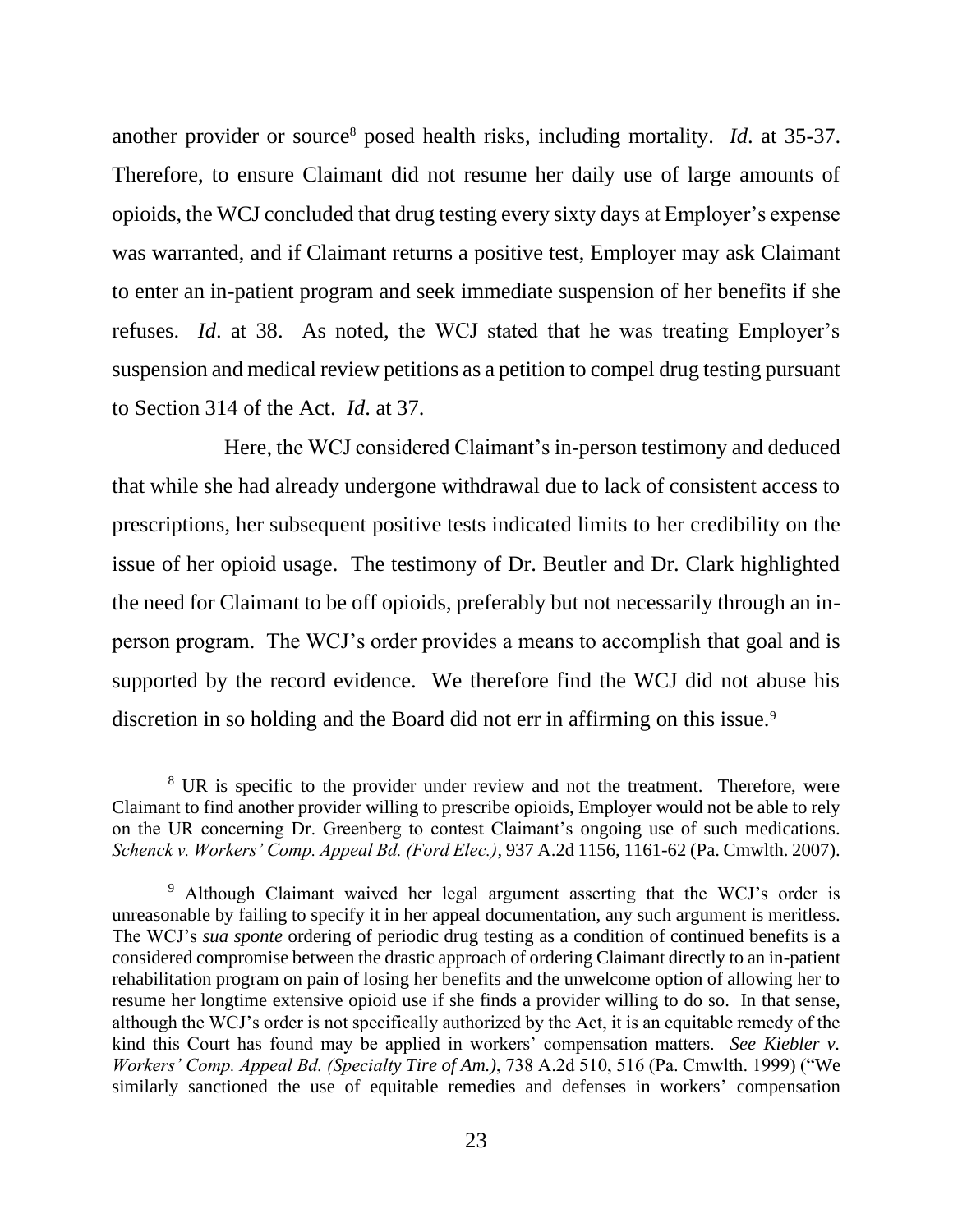# **III. Conclusion**

Based on the facts and evidence in this case, we affirm the WCJ's decision and order.

> \_\_\_\_\_\_\_\_\_\_\_\_\_\_\_\_\_\_\_\_\_\_\_\_\_\_\_\_\_\_\_\_\_\_ CHRISTINE FIZZANO CANNON, Judge

proceedings, despite the absence of any provision in the Act specifically authorizing such a remedy, in [*Roadway Express, Inc. v. Workmen's Compensation Appeal Board (Allen)*, 618 A.2d 1224 (Pa. Cmwlth. 1992)] (doctrine of laches applies in workers' compensation proceedings[.]")).